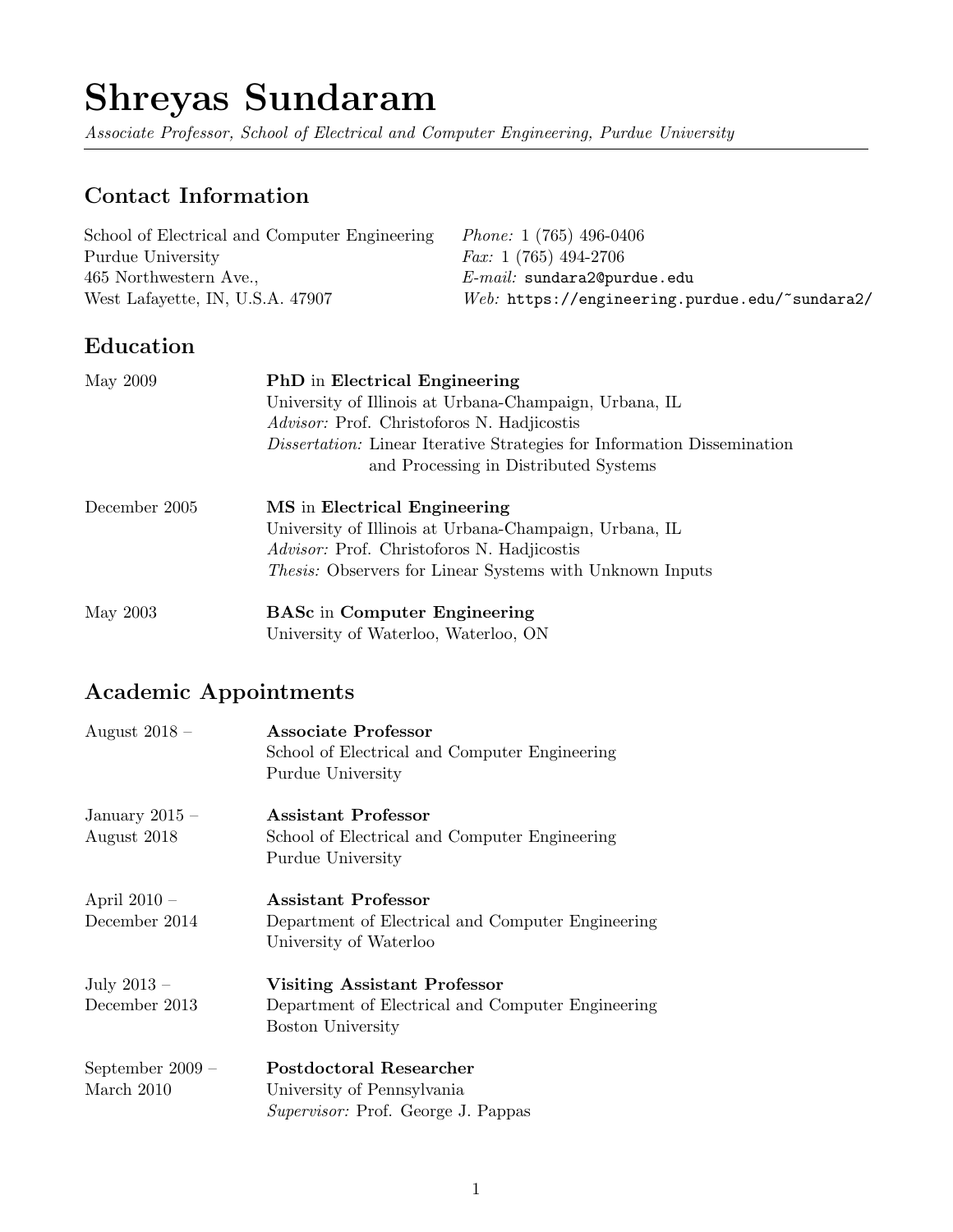# Research Interests

Dynamics, control, and estimation in distributed systems and networks; complex systems and network science; secure and fault-tolerant control; graph-theoretic analysis of large-scale systems; multi-agent systems; game theory.

# Awards and Recognition

# Research

- Best Student Paper Award, the 14th IEEE International Conference on Control and Automation, 2018. For paper: "Distributed Finite-Time Optimization." Co-authors: Lisha Yao (student and lead author), Ye Yuan and Tao Yang.
- National Science Foundation CAREER Award, 2017. The NSF's most prestigious award in support of early-career faculty who have the potential to serve as role models in research and education.
- U.S. Air Force Summer Faculty Fellowship, 2016.
- Department of Electrical and Computer Engineering Research Award, University of Waterloo, 2014. For outstanding research performance (given to one assistant professor and one associate professor every year).
- University of Waterloo Outstanding Performance Award, University of Waterloo, 2013. For outstanding contributions to scholarship and teaching (given to top  $10\%$  of faculty at the University).
- IEEE Transactions on Automatic Control Outstanding Reviewer, 2013, 2012. For outstanding contributions to reviewing papers submitted to the IEEE Transactions on Automatic Control, demonstrating a high degree of commitment to the professional community, and providing evidence of a high level of technical accomplishments in the field.
- Faculty of Engineering Distinguished Performance Award, University of Waterloo, 2012. For outstanding contributions to scholarship, teaching, and service during 2011.
- Best Presentation Award, the 11th ACM/IEEE Conference on Information Processing in Sensor Networks, 2012. For paper: "Closing the Loop: A Simple Distributed Method for Control over Wireless Networks" (presented by M. Pajic).
- M. E. Van Valkenburg Graduate Research Award, ECE Department, University of Illinois at Urbana-Champaign, 2009. For excellence in research in the areas of circuits, systems and computers.
- Robert T. Chien Memorial Award, ECE Department, University of Illinois at Urbana-Champaign, 2008. For excellence in research in the areas of communication and control.
- Best Student Paper Award (finalist), American Control Conference, 2008. For paper: "Distributed Function Calculation via Linear Iterations in the Presence of Malicious Agents – Part II: Overcoming Malicious Behavior."
- Best Student Paper Award (finalist), American Control Conference, 2007. For paper: "Finite-Time Distributed Consensus in Graphs with Time-Invariant Topologies."
- Best Presentation in Session Awards, IEEE Conference on Decision and Control, 2006; American Control Conference, 2008.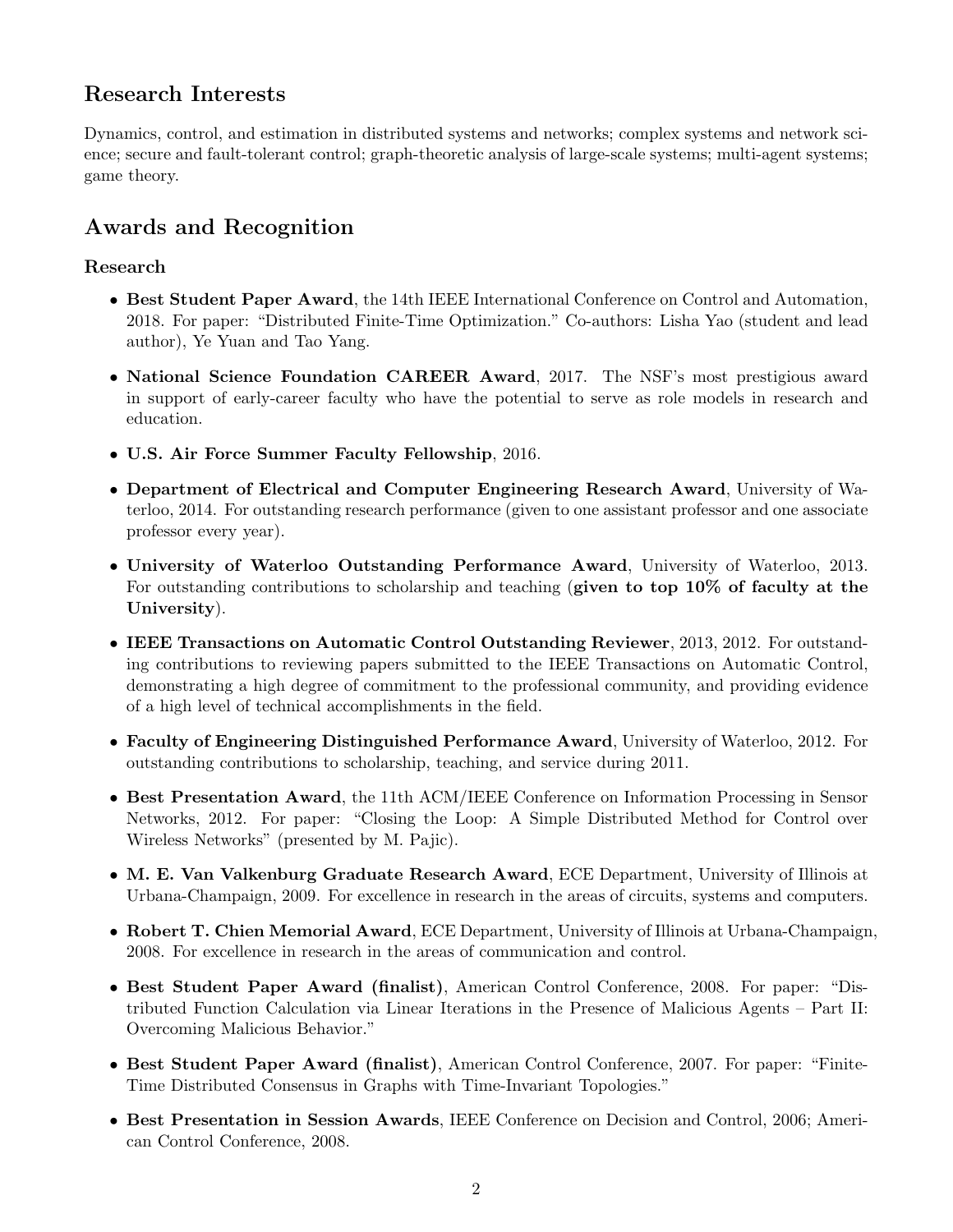#### Teaching

- Wilfred "Duke" Hesselberth Award for Teaching Excellence, School of Electrical and Computer Engineering, Purdue University, 2017. Presented to one faculty member per year for teaching excellence.
- Ruth and Joel Spira Outstanding Teacher Award, School of Electrical and Computer Engineering, Purdue University, 2016. Presented to one faculty member per year who has excelled in teaching and inspiring students.
- Ranked second in list of 'most memorable teachers' and course (ECE380) ranked second in list of favorite courses by graduating ECE students, University of Waterloo, 2013.
- Included on 'List of Teachers Ranked as Excellent', Center for Teaching Excellence, University of Illinois at Urbana-Champaign, 2008, 2004. For being ranked as 'Outstanding' (Top 10%) on campus-wide listing of faculty and teaching assistants based on student evaluations.
- Ernest A. Reid Fellowship Award, ECE Department, University of Illinois at Urbana-Champaign, 2007. In recognition of commitment to engineering education, academic performance, research accomplishment, and as encouragement to pursue an academic career.
- Mavis Memorial Fund Scholarship, College of Engineering, University of Illinois at Urbana-Champaign, 2007. For demonstrating an aptitude for the instructional program, and as encouragement to pursue an academic career.
- Harold L. Olesen Award (nominee), ECE Department, University of Illinois at Urbana-Champaign, 2005. Nominated by ECE students for outstanding effort in undergraduate teaching.

# Publications

Note: My graduate student mentees are specified in bold in the author lists below.

### Journal Papers Under Review

- JR1 H. Sreekumaran, A. R. Hota, A. L. Liu, N. A. Uhan and S. Sundaram, "Equilibrium Strategies for Multiple Interdictors on a Common Network." European Journal of Operations Research.
- JR2 D. Senejohnny, S. Sundaram, C. De Persis and P. Tesi, "Resilience against Misbehaving Nodes in Asynchronous Networks." Automatica.
- JR3 A. R. Hota and S. Sundaram, "Controlling Human Utilization of Failure-Prone Systems via Taxes." IEEE Transactions on Automatic Control.
- JR4 A. Mitra and S. Sundaram, "Resilient Distributed State Estimation for LTI Systems." Automatica.
- JR5 A. Mitra, J. A. Richards, S. Bagchi and S. Sundaram, "Resilient Distributed State Estimation with Mobile Agents: Overcoming Time-Varying Measurements, Communication Losses, and Byzantine Adversaries'." Autonomous Robots.
- JR6 L. Ye, N. Woodford, S. Roy and S. Sundaram, "On the Complexity and Approximability of Optimal Sensor Selection and Attack for Kalman Filtering." IEEE Transactions on Automatic Control.
- JR7 A. R. Hota and S. Sundaram, "Game-Theoretic Vaccination Against Networked SIS Epidemics and Impacts of Human Decision-Making." IEEE Transactions on Control of Network Systems.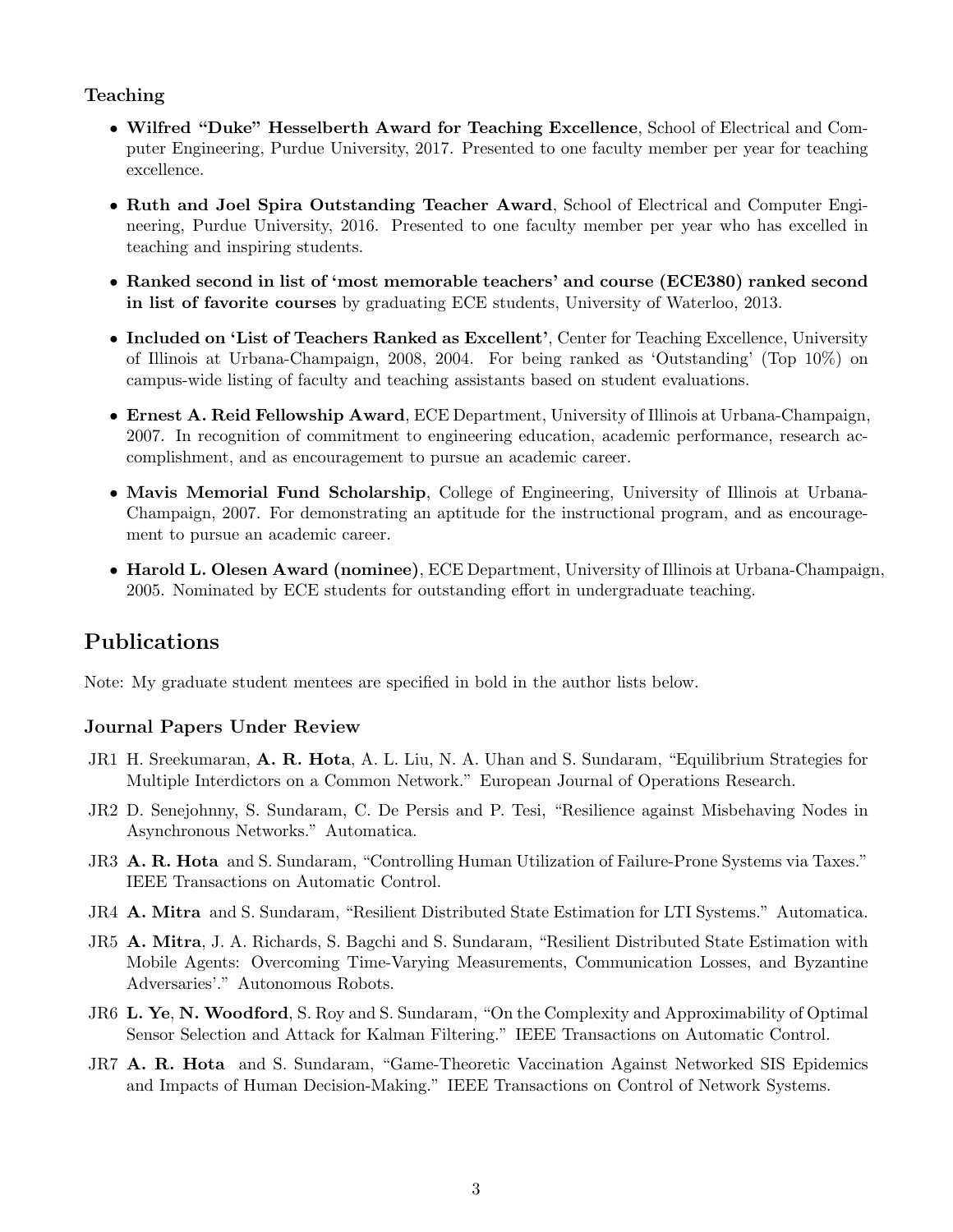#### Peer Reviewed Journal Papers

- J1 S. Sundaram and B. Gharesifard, "Distributed Optimization Under Adversarial Nodes." IEEE Transactions on Automatic Control. (To appear).
- J2 A. Mitra and S. Sundaram, "Distributed Observers for LTI Systems." IEEE Transactions on Automatic Control. (To appear).
- J3 M. Pirani, E. Hashemi, A. Khajepour, B. Fidan, B. Litkouhi, S.-K. Chen and S. Sundaram,"Cooperative Vehicle Speed Fault Diagnosis and Correction." IEEE Transactions on Intelligent Transportation Systems.
- J4 M. Pirani, E. Moradi-Shahrivar, B. Fidan and S. Sundaram, "Robustness of Leader-Follower Networked Dynamical Systems." IEEE Transactions on Control of Network Systems. (To appear).
- J5 A. R. Hota and S. Sundaram, "Interdependent Security Games on Networks under Behavioral Probability Weighting." IEEE Transactions on Control of Network Systems, vol. 5, no. 1, pp. 262 - 273, Mar. 2018.
- J6 E. Moradi-Shahrivar, M. Pirani and S. Sundaram, "Spectral and Structural Properties of Random Interdependent Networks." Automatica, vol. 83, pp. 234 - 242, Sept. 2017.
- J7 A. Chakrabarty, R. Ayoub, S. H. Zak and S. Sundaram, "Delayed Unknown Input Observers for Discrete-Time Linear Systems with Guaranteed Performance." Systems & Control Letters, vol. 103, pp. 9 - 15, May 2017.
- J8 H. Zhang, R. Ayoub and S. Sundaram, "Sensor Selection for Kalman Filtering of Linear Dynamical Systems: Complexity, Limitations and Greedy Algorithms." Automatica, vol. 78, pp. 202 - 210, April 2017.
- J9 E. Moradi-Shahrivar and S. Sundaram, "The Game-Theoretic Formation of Interconnections Between Networks." IEEE Journal on Selected Areas in Communications: Special Issue on Game Theory for Networks, vol. 35, no. 2, pp. 341 - 352, Feb. 2017.
- J10 S. Birmiwal, R. R. Mazumdar and S. Sundaram, "Pricing Schemes in Processor Sharing Systems." Telecommunication Systems, vol. 63, no. 3, pp. 421 - 435, Nov. 2016.
- J11 **A. R. Hota**, S. Garg and S. Sundaram, "Fragility of the Commons under Prospect-Theoretic Risk Attitudes." Games and Economic Behavior, vol. 98, pp. 135 - 164, July 2016.
- J12 M. Pirani and S. Sundaram, "On the Smallest Eigenvalue of Grounded Laplacian Matrices." IEEE Transactions on Automatic Control, vol. 61, no. 2, pp. 509 - 514, Feb. 2016.
- J13 E. Moradi-Shahrivar and S. Sundaram, "The Strategic Formation of Multi-Layer Networks." IEEE Transactions on Network Science and Engineering, vol. 2, no. 4, pp. 164 - 178, Oct.-Dec. 2015.
- J14 H. Zhang, E. Fata and S. Sundaram, "A Notion of Robustness in Complex Networks." IEEE Transactions on Control of Network Systems, vol. 2, no. 3, pp. 310 - 320, Sept. 2015.
- J15 N. Jain, J. P. Koeln, S. Sundaram and A. G. Alleyne, "Hierarchical Decentralized Control of Large-Scale Variable-Refrigerant-Flow Systems in Buildings." Journal of Process Control, vol. 24, no. 6, pp. 798-819, June 2014.
- J16 F. Yan, S. Sundaram, S. V. N. Vishwanathan, Y. Qi, "Distributed Autonomous Online Learning: Regrets and Intrinsic Privacy-Preserving Properties." IEEE Transactions on Knowledge and Data Engineering, vol. 25, no. 11, pp. 2483 - 2493, Nov. 2013.
- J17 H. J. LeBlanc, H. Zhang, X. Koutsoukos and S. Sundaram, "Resilient Asymptotic Consensus in Robust Networks." IEEE Journal on Selected Areas in Communications: Special Issue on In-Network Computation, vol. 31, no. 4, pp. 766 - 781, Apr. 2013.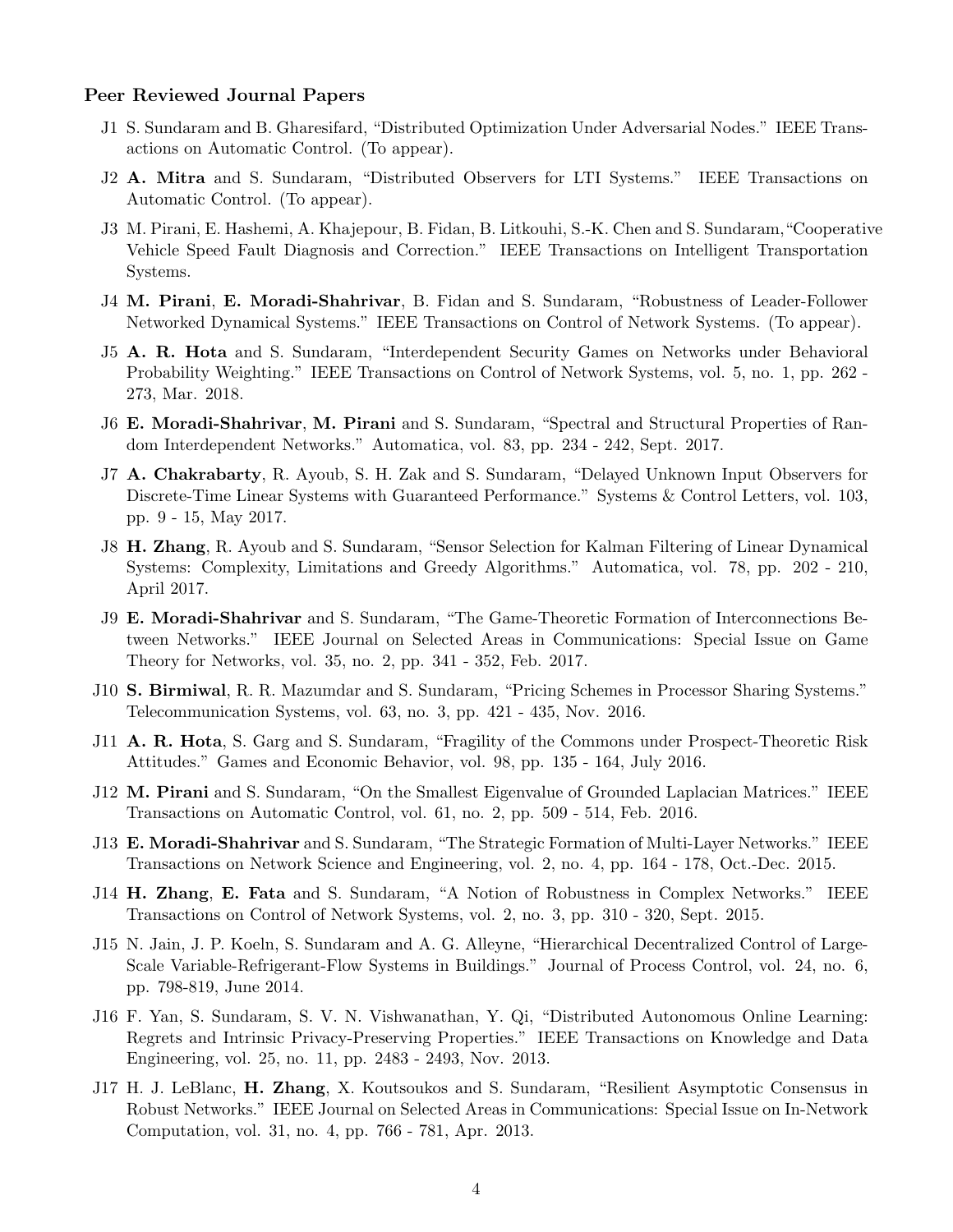- J18 M. Pajic, R. Mangharam, G. J. Pappas and S. Sundaram, "Topological Conditions for In-Network Stabilization of Dynamical Systems." IEEE Journal on Selected Areas in Communications: Special Issue on In-Network Computation, vol. 31, no. 4, pp. 794 - 807, Apr. 2013.
- J19 S. Sundaram and C. N. Hadjicostis, "Structural Controllability and Observability of Linear Systems Over Finite Fields with Applications to Multi-Agent Systems." IEEE Transactions on Automatic Control, vol. 58, no. 1, pp. 60-73, Jan. 2013.
- J20 S. Sundaram, S. Revzen and G. J. Pappas, "A Control-Theoretic Approach to Disseminating Values and Overcoming Malicious Links in Wireless Networks." Automatica, vol. 48, no. 11, pp. 2894–2901, Nov. 2012.
- J21 S. Garg, S. Sundaram and H. D. Patel, "Robust Heterogeneous Data Center Design: A Principled Approach." ACM SIGMETRICS Performance Evaluation Review, vol. 39, no. 3, pp. 28-30, December 2011.
- J22 M. Pajic, S. Sundaram, G. J. Pappas and R. Mangharam, "The Wireless Control Network: A New Approach to Control over Networks." IEEE Transactions on Automatic Control: Special Issue on Wireless Sensor and Actuator Networks, vol. 56, no. 10, pp. 2305-2318, Oct. 2011.
- J23 S. Sundaram and C. N. Hadjicostis, "Distributed Function Calculation via Linear Iterative Strategies in the Presence of Malicious Agents." IEEE Transactions on Automatic Control, vol. 56, no. 7, pp. 1495-1508, July 2011.
- J24 S. Sundaram and C. N. Hadjicostis, "Partial State Observers for Linear Systems with Unknown Inputs." Automatica, vol. 44, no. 12, pp. 3126-3132, December 2008.
- J25 S. Sundaram and C. N. Hadjicostis, "Fault-Tolerant Convolution via Chinese Remainder Codes Constructed from Non-Coprime Moduli." IEEE Transactions on Signal Processing, vol. 56, no. 9, pp. 4244-4254, September 2008.
- J26 S. Sundaram and C. N. Hadjicostis, "Distributed Function Calculation and Consensus using Linear Iterative Strategies." IEEE Journal on Selected Areas in Communications: Issue on Control and Communications, vol. 26, no. 4, pp. 650-660, May 2008.
- J27 S. Sundaram and C. N. Hadjicostis, "Delayed Observers for Linear Systems with Unknown Inputs." IEEE Transactions on Automatic Control, vol. 52, no. 2, pp. 334-339, Feb. 2007.
- J28 S. Sundaram and C. N. Hadjicostis, "Discussion on 'A Comparison of Sliding Mode and Unknown Input Observers for Fault Reconstruction'." European Journal of Control, vol. 12, no. 3, pp. 267-270, 2006.
- J29 S. Sundaram and C. N. Hadjicostis, "Error Detection and Correction in Switched Linear Controllers via Periodic and Non-Concurrent Checks." Automatica, vol. 42, no. 3, pp. 383-391, March 2006.
- J30 S. Sundaram and C. N. Hadjicostis, "Comments on 'Time-Delayed State Estimator for Linear Systems with Unknown Inputs'." International Journal of Control, Automation and Systems, vol. 3, no. 4, pp. 646-647, December 2005.

#### Peer Reviewed Conference Papers

- C1 D. Senejohnny, S. Sundaram, C. De Persis and P. Tesi, "Resilience against misbehaving nodes in Selftriggered Coordination Networks." Proceedings of the IEEE Conference on Decision and Control, Miami Beach, FL, 2018 (invited).
- C2 N. Woodford and S. Sundaram, "Sensor Selection and Attack for State Estimation of Linear Systems with Unknown Inputs." Proceedings of the IEEE Conference on Decision and Control, Miami Beach, FL, 2018 (invited).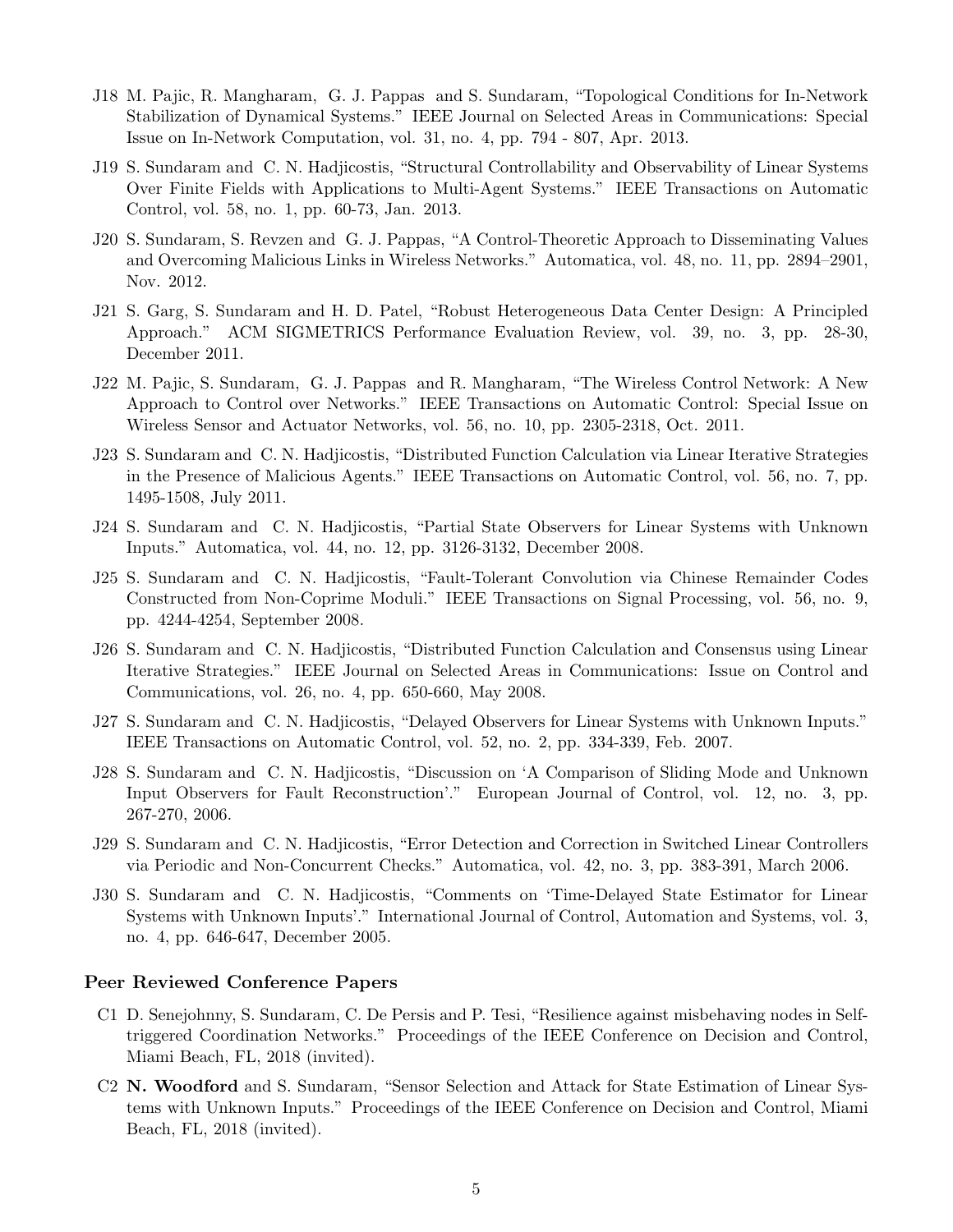- C3 K. Kuwaranancharoen and S. Sundaram, "On the Location of the Minimizer of the Sum of Strongly Convex Functions." Proceedings of the IEEE Conference on Decision and Control, Miami Beach, FL, 2018 (invited).
- C4 A. Mitra and S. Sundaram, "Estimating the State of a Dynamical Process using a Mobile Agent." Proceedings of the IEEE Conference on Decision and Control, Miami Beach, FL, 2018.
- C5 A. Mitra, W. Abbas and S. Sundaram, "On the Impact of Trusted Nodes in Resilient Distributed State Estimation of LTI Systems." Proceedings of the IEEE Conference on Decision and Control, Miami Beach, FL, 2018 (invited).
- C6 L. Ye, S. Roy and S. Sundaram, "A Graph-Theoretic Approach to Optimal Sensor Placement for Kalman Filtering." Proceedings of the IEEE Conference on Decision and Control, Miami Beach, FL, 2018).
- C7 A. Prasad, H.-L. Choi and S. Sundaram, "Min-Max Tours for Task Allocation to Heterogeneous Agents." Proceedings of the IEEE Conference on Decision and Control, Miami Beach, FL, 2018 (invited).
- C8 A. R. Hota and S. Sundaram, "Game-Theoretic Protection Against Networked SIS Epidemics by Human Decision-Makers." Proceedings of the 2nd IFAC Workshop on Cyber-Physical and Human Systems, Miami, FL, December 2018.
- C9 L. Yao, Y. Yuan, S. Sundaram and T. Yang, "Distributed Finite-Time Optimization." Proceedings of the 14th IEEE International Conference on Control & Automation, Anchorage, AK, June 2018 (Best Student Paper Award Winner).
- C10 S. Roy, M. Xue and S. Sundaram, "Graph-Theoretic Analysis of Estimators for Stochastically-Driven Diffusive Network Processes." Proceedings of the American Control Conference, Milwaukee, WI, 2018 (to appear).
- C11 L. Ye, S. Roy and S. Sundaram, "On the Complexity and Approximability of Optimal Sensor Selection for Kalman Filtering." Proceedings of the American Control Conference, Milwaukee, WI, 2018 (to appear).
- C12 A. Mitra and S. Sundaram, "Secure Distributed State Estimation of an LTI system over Timevarying Networks and Analog Erasure Channels." Proceedings of the American Control Conference, Milwaukee, WI, 2018 (to appear).
- C13 A. Mitra and S. Sundaram, "Distributed Functional Observers for LTI Systems." Proceedings of the IEEE Conference on Decision and Control, Melbourne, Australia, 2017 (to appear).
- C14 S. Sundaram, K. Kalyanam and D. W. Casbeer, "Pursuit on a Graph under Partial Information from Sensors." Proceedings of the American Control Conference, pp. 4279 - 4284, Seattle, WA, May 2017.
- C15 D. Saldana, A. Prorok, S. Sundaram, M. F. M. Campos and V. Kumar, "Resilient Consensus for Time-Varying Networks of Dynamic Agents." Proceedings of the American Control Conference, pp. 252 - 258, Seattle, WA, May 2017.
- C16 A. R. Hota and S. Sundaram, "Optimal Network Topologies for Mitigating Security and Epidemic Risks." Proceedings of the 54th Annual Allerton Conference on Communication, Control, and Computing, pp. 1129 - 1136, Allerton, IL, 2016 (invited).
- C17 A. Mitra and S. Sundaram, "An Approach for Distributed State Estimation of LTI Systems." Proceedings of the 54th Annual Allerton Conference on Communication, Control, and Computing, pp. 1088 - 1093, Allerton, IL, 2016 (invited).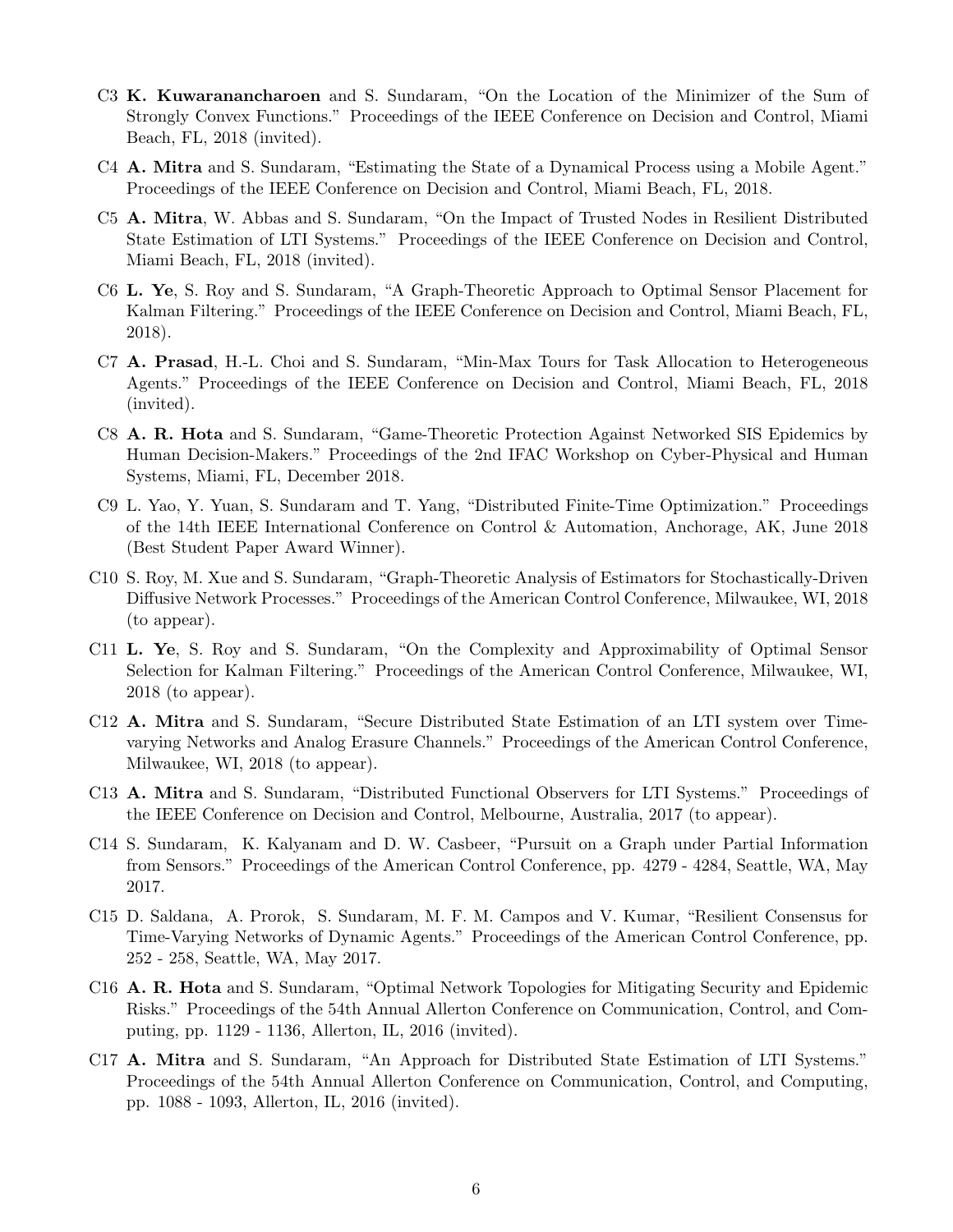- C18 A. R. Hota, A. A. Clements, S. Sundaram and S. Bagchi, "Optimal and Game-Theoretic Deployment of Security Investments in Interdependent Assets." Proceedings of the Conference on Decision and Game Theory for Security, pp. 101 - 113, New York City, NY, Nov. 2016.
- C19 S. Sundaram and B. Gharesifard, "Secure Local Filtering Algorithms for Distributed Optimization." IEEE Conference on Decision and Control, pp. 1871 - 1876, Las Vegas, NV, Dec. 2016 (invited).
- C20 A. Chakrabarty, S. H. Zak and S. Sundaram, "State and Unknown Input Observers for Discrete-Time Nonlinear Systems." IEEE Conference on Decision and Control, pp. 7111-7116, Las Vegas, NV, Dec. 2016.
- C21 A. R. Hota and S. Sundaram, "Controlling Human Utilization of Shared Resource Systems via Taxes." IEEE Conference on Decision and Control, pp. 6984-6989, Las Vegas, NV, Dec. 2016.
- C22 S. Sundaram, "Ignoring Extreme Opinions in Complex Networks: The Impact of Heterogeneous Thresholds." IEEE Conference on Decision and Control, pp. 979-984, Las Vegas, NV, Dec. 2016 (invited).
- C23 A. Mitra and S. Sundaram, "Secure Distributed Observers for a Class of Linear Time Invariant Systems in the Presence of Byzantine Adversaries." IEEE Conference on Decision and Control, pp. 2709-2714, Las Vegas, NV, Dec. 2016 (invited).
- C24 H. Zhang, A. Chakrabarty, R. Ayoub, G. T. Buzzard and S. Sundaram, "Sampling-based Explicit Nonlinear Model Predictive Control for Output Tracking." IEEE Conference on Decision and Control, pp. 4722-4727, Las Vegas, NV, Dec. 2016.
- C25 A. R. Hota, H. Honnappa and S. Sundaram, "The Superposition-Traffic Game." Proceedings of NetEcon 2016, the 11th Workshop on the Economics of Networks, Systems and Computation, Juanles-Pins, France, June 2016.
- C26 A. Chakrabarty, S. Sundaram, M. Corless, G. T. Buzzard, S. H. Zak, A. E. Rundell, "Distributed Unknown Input Observers For Interconnected Nonlinear Systems: Application To Gene Regulatory Networks." Proceedings of the 35th American Control Conference, pp. 2478 - 2483, Boston, MA, 2016.
- C27 S. Sundaram and B. Gharesifard, "Consensus-Based Distributed Optimization with Malicious Nodes." Proceedings of the 53rd Allerton Conference on Communication, Control, and Computing, pp. 244 - 249, Allerton, IL, 2015.
- C28 A. R. Hota and S. Sundaram, "Interdependent Security Games under Behavioral Probability Weighting." Proceedings of the Conference on Decision and Game Theory for Security, pp. 150- 169, London, England, 2015.
- C29 M. Pirani, E. Moradi-Shahrivar and S. Sundaram, "Coherence and Convergence Rate in Networked Dynamical Systems." Proceedings of the 54th IEEE Conference on Decision and Control, pp. 968 - 973, Osaka, Japan, 2015.
- C30 H. Zhang, R. Ayoub and S. Sundaram, "Sensor Selection for Optimal Filtering of Linear Dynamical Systems: Complexity and Approximation." Proceedings of the 54th IEEE Conference on Decision and Control, pp. 5002 - 5007, Osaka, Japan, 2015.
- C31 E. Moradi-Shahrivar, M. Pirani and S. Sundaram, "Robustness and Algebraic Connectivity of Random Interdependent Networks." Proceedings of the 5th IFAC Workshop on Distributed Estimation and Control in Networked Systems, pp. 252-257, Philadelphia, PA, 2015.
- C32 H. Zhang, R. Ayoub and S. Sundaram, "State Estimation for Linear Systems with Unknown Inputs: Unknown Input Norm-Observers and BIBOBS Stability." Proceedings of the 34th American Control Conference, pp. 4186-4191, Chicago, IL, 2015.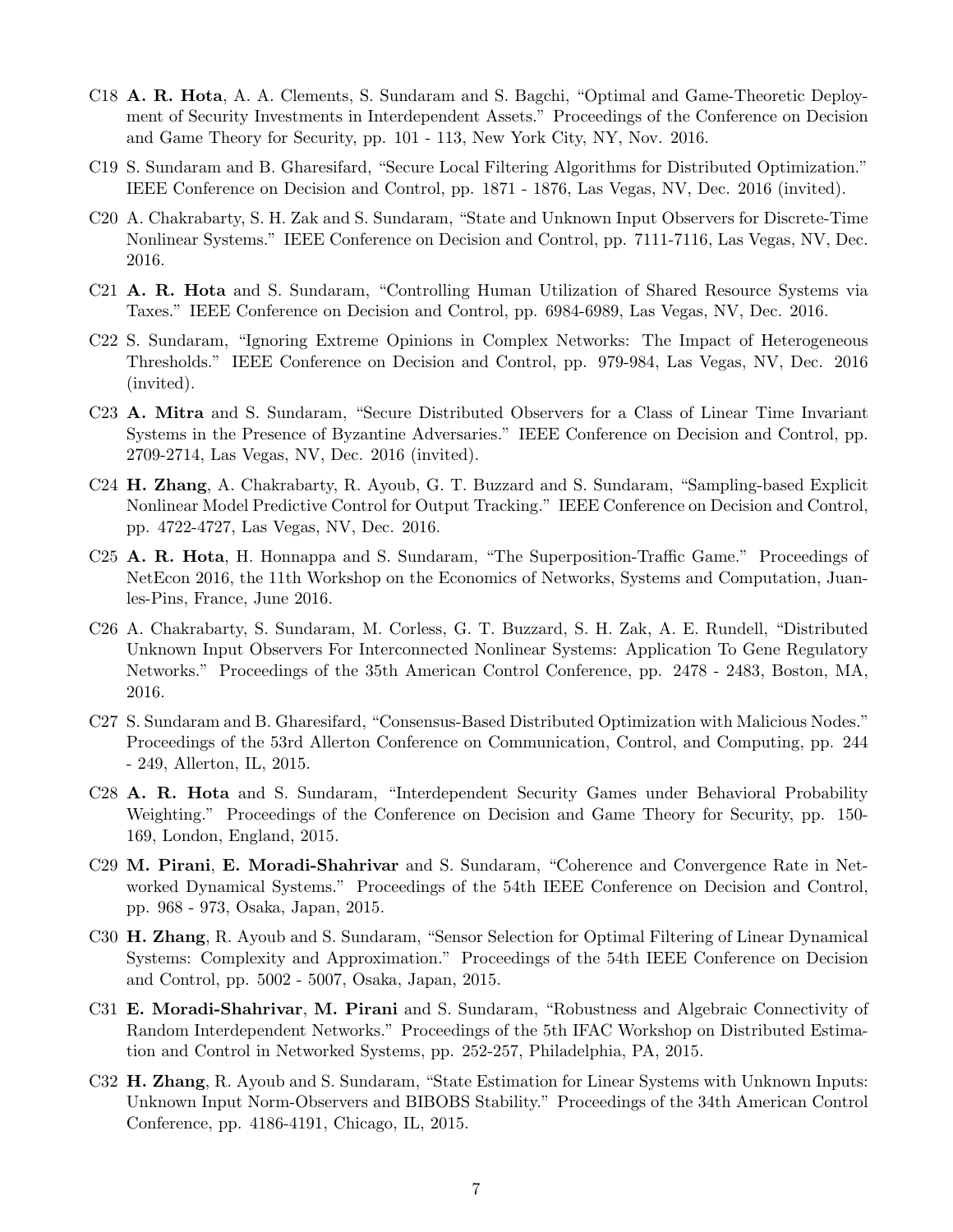- C33 E. Moradi-Shahrivar and S. Sundaram, "Multi-Layer Network Formation via a Colonel Blotto Game." Proceedings of the 2nd IEEE Global Conference on Signal and Information Processing, pp. 838-841, Atlanta, GA, 2014.
- C34 **M. Pirani, T. Costa** and S. Sundaram, "Stability of Dynamical Systems on a Graph." Proceedings of the 53rd IEEE Conference on Decision and Control, pp. 613-618, Los Angeles, CA, 2014.
- C35 S. Pequito, S. Kar, S. Sundaram and A. P. Aguiar, "Design of Communication Networks for Distributed Computation with Privacy Guarantees." Proceedings of the 53rd IEEE Conference on Decision and Control, pp. 1370-1376, Los Angeles, CA, 2014.
- C36 M. Pirani and S. Sundaram, "The Spectrum of the Grounded Laplacian with Applications to Consensus with Stubborn Agents." Proceedings of the 33rd American Control Conference, pp. 2160- 2165, Portland, OR, 2014.
- C37 A. R. Hota, S. Garg and S. Sundaram, "Resource Sharing Games with Failure and Heterogeneous Risk Attitudes." Proceedings of the 51st Annual Allerton Conference on Communication, Control, and Computing, pp. 535-542, Allerton, IL, 2013 (invited).
- C38 E. Moradi-Shahrivar and S. Sundaram, "Strategic Multi-Layer Network Formation." Proceedings of CDC 2013, the 52nd IEEE Conference on Decision and Control, pp. 582-587, Florence, Italy, 2013.
- C39 M. Pajic, S. Sundaram and G. J. Pappas, "Stabilizability over Deterministic Relay Networks." Proceedings of the 52nd IEEE Conference on Decision and Control, pp. 4018 - 4023, Florence, Italy, 2013.
- C40 A. Azim, S. Sundaram and S. Fischmeister, "An Efficient Periodic Resource Supply Model for Workloads with Transient Overloads." Proceedings of ECRTS 2013, the 25th Euromicro Conference on Real-Time Systems, pp. 249-258, Paris, France, 2013.
- C41 H. J. LeBlanc, H. Zhang, S. Sundaram and X. Koutsoukos, "Resilient Continuous-Time Consensus in Fractional Robust Networks." Proceedings of ACC 2013, the 32nd American Control Conference, pp. 1237-1242, Washington, DC, 2013.
- C42 E. Fata, S. L. Smith and S. Sundaram, "Distributed Dominating Sets on Grids." Proceedings of ACC 2013, the 32nd American Control Conference, pp. 211-216, Washington, DC, 2013.
- C43 H. Zhang and S. Sundaram, "Robustness of Complex Networks with Implications for Consensus and Contagion." Proceedings of CDC 2012, the 51st IEEE Conference on Decision and Control, pp. 3426-3432, Maui, Hawaii, 2012 (invited).
- C44 N. Jain, S. Sundaram and A. G. Alleyne, "Stability Analysis for Decentralized Control of Multi-Evaporator Vapor-Compression Cycle Systems." Proceedings of CDC 2012, the 51st IEEE Conference on Decision and Control, pp. 7589 - 7595, Maui, Hawaii, 2012 (invited).
- C45 H. Zhang and S. Sundaram, "A Simple Median-Based Resilient Consensus Algorithm." Proceedings of the 50th Annual Allerton Conference on Communication, Control, and Computing, pp. 1734-1741, Allerton, IL, 2012 (invited).
- C46 S. Birmiwal, R. R. Mazumdar and S. Sundaram, "Processor Sharing and Pricing Implications." Proceedings of ITC 2012, the 24th International Teletraffic Congress, pp. 1-8, Krakow, Poland, 2012.
- C47 H. Zhang and S. Sundaram, "Robustness of Distributed Algorithms to Locally Bounded Adversaries." Proceedings of ACC 2012, the 31st American Control Conference, pp. 5855-5861, Montreal, QC, 2012.
- C48 S. Birmiwal, R. R. Mazumdar and S. Sundaram, "Predictable Revenue Under Processor Sharing." Proceedings of CISS 2012, the 46th Annual Conference on Information Sciences and Systems, pp. 1-6, Princeton, NJ, 2012 (invited).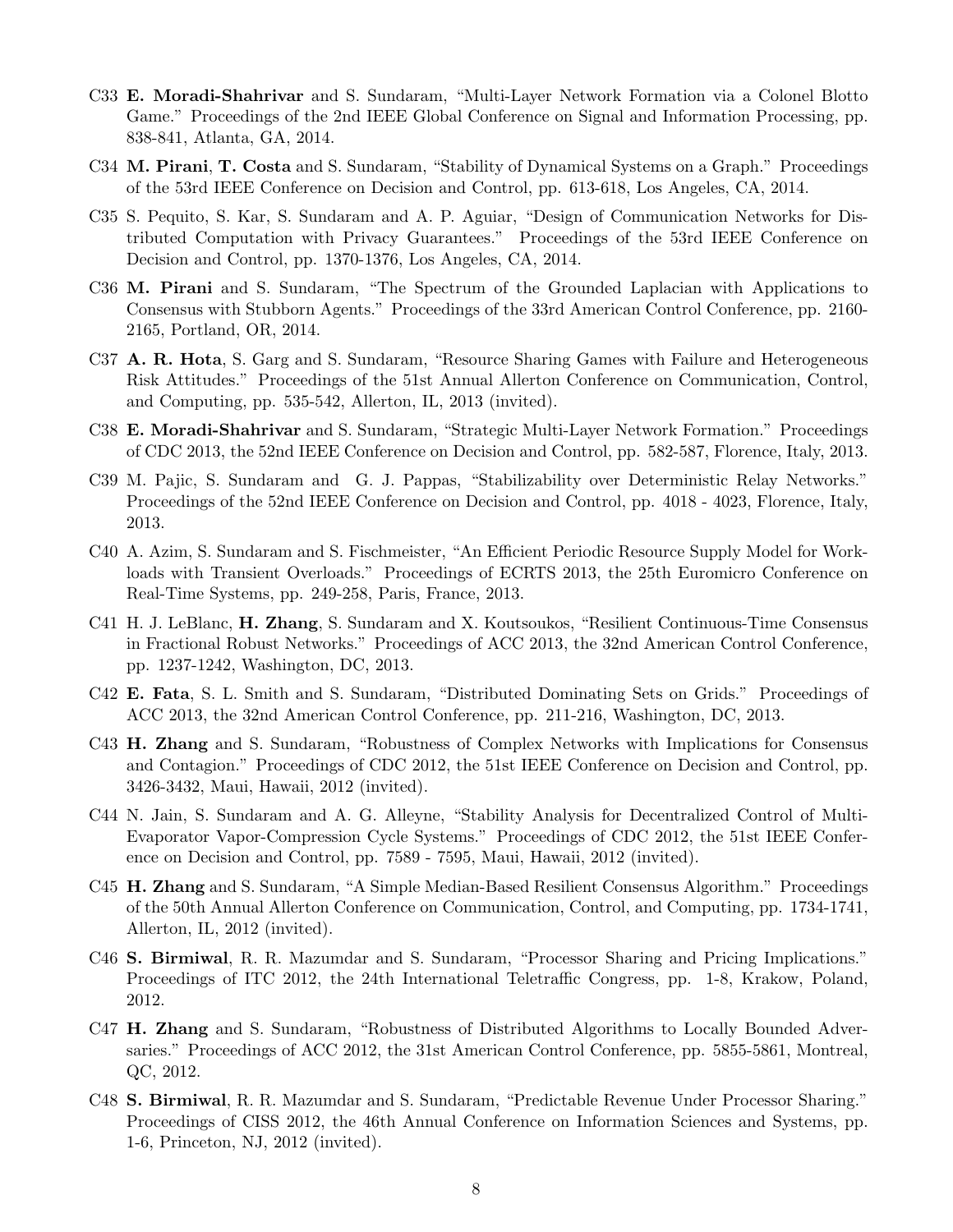- C49 M. Pajic, S. Sundaram, J. Le Ny, G. J. Pappas and R. Mangharam, "Closing the Loop: A Simple Distributed Method for Control over Wireless Networks." Proceedings of IPSN 2012, the 11th ACM/IEEE Conference on Information Processing in Sensor Networks, CPSWeek, pp. 25-36, Beijing, China, 2012 (Best Presentation Award).
- C50 J. Chang, K. K. Venkatasubramanian, C. Enyioha, S. Sundaram, G. J. Pappas and I. Lee, "HMM-Based Characterization of Channel Behavior for Networked Control Systems." Proceedings of HiCoNS 2012, the Conference on High Confidence Networked Systems, CPSWeek, pp, 11-19, Beijing, China, 2012.
- C51 H. LeBlanc, H. Zhang, S. Sundaram and X. Koutsoukos, "Consensus of Multi-Agent Networks in the Presence of Adversaries Using Only Local Information." Proceedings of HiCoNS 2012, the Conference on High Confidence Networked Systems, CPSWeek, pp, 1-10, Beijing, China, 2012.
- C52 M. Pajic, S. Sundaram, G. J. Pappas and R. Mangharam, "Topological Conditions for Wireless Control Networks." Proceedings of CDC 2011, The 50th IEEE Conference on Decision and Control and European Control Conference, pp. 2353-2360, Orlando, FL, Dec. 2011.
- C53 M. Pajic, S. Sundaram, G. J. Pappas and R. Mangharam, "Network Synthesis for Dynamical System Stabilization." Proceedings of the 2011 Asilomar Conference on Signals, Systems and Computers, Nov 2011.
- C54 S. Garg, S. Sundaram and H. D. Patel, "Robust Heterogeneous Datacenter Design: A Principled Approach." the 12th Workshop on Mathematical Performance Modeling and Analysis (MAMA), co-located with ACM SIGMETRICS, San Jose, CA, June 2011.
- C55 S. Sundaram, J. Chang, K. K. Venkatasubramanian, C. Enyioha, I. Lee, and G. J. Pappas, "Reputationbased Networked Control with Data-Corrupting Channels." Proceedings of HSCC 2011, the 14th International Conference on Hybrid Systems: Computation and Control, pp. 291-300, Chicago, IL, April 2011.
- C56 M. Pajic, S. Sundaram, J. Le Ny, G. J. Pappas and R. Mangharam, "The Wireless Control Network: Synthesis and Robustness." Proceedings of CDC 2010, The 49th Conference on Decision and Control, pp. 7576–7581, Atlanta, GA, 2010.
- C57 S. Sundaram, M. Pajic, C. N. Hadjicostis , R. Mangharam and G. J. Pappas, "The Wireless Control Network: Monitoring for Malicious Behavior." Proceedings of CDC 2010, The 49th Conference on Decision and Control, pp. 5979 - 5984, Atlanta, GA, 2010. (invited).
- C58 S. Sundaram and C. N. Hadjicostis, "On the Time Complexity of Information Dissemination via Linear Iterative Strategies." Proceedings of ACC 2010, The 29th American Control Conference, pp. 6789 - 6794, Baltimore, MD, 2010.
- C59 S. Sundaram and C. N. Hadjicostis, "Control of Quantized Multi-Agent Systems with Nearest Neighbor Rules: A Finite Field Approach." Proceedings of ACC 2010, The 29th American Control Conference, pp. 1003 - 1008, Baltimore, MD, 2010 (invited).
- C60 S. Sundaram and C. N. Hadjicostis, "Information Dissemination in Networks Via Linear Iterative Strategies Over Finite Fields." Proceedings of CDC/CCC 2009, The Joint 48th IEEE Conference on Decision and Control and 28th Chinese Control Conference , pp. 3781 - 3786, Shanghai, China, 2009 (invited).
- C61 S. Sundaram and C. N. Hadjicostis, "Linear Iterative Strategies for Transmitting Streams of Values Through Networks." Proceedings of Med 2009, The 17th Mediterranean Conference on Control and Automation, pp. 106-111, Thessaloniki, Greece, 2009 (invited).
- C62 S. Sundaram and C. N. Hadjicostis, "Distributed Calculation of Linear Functions in Noisy Networks via Linear Iterations." Proceedings of CDC 2008, The 47th IEEE Conference on Decision and Control, pp. 5462-5467, Cancun, Mexico, 2008.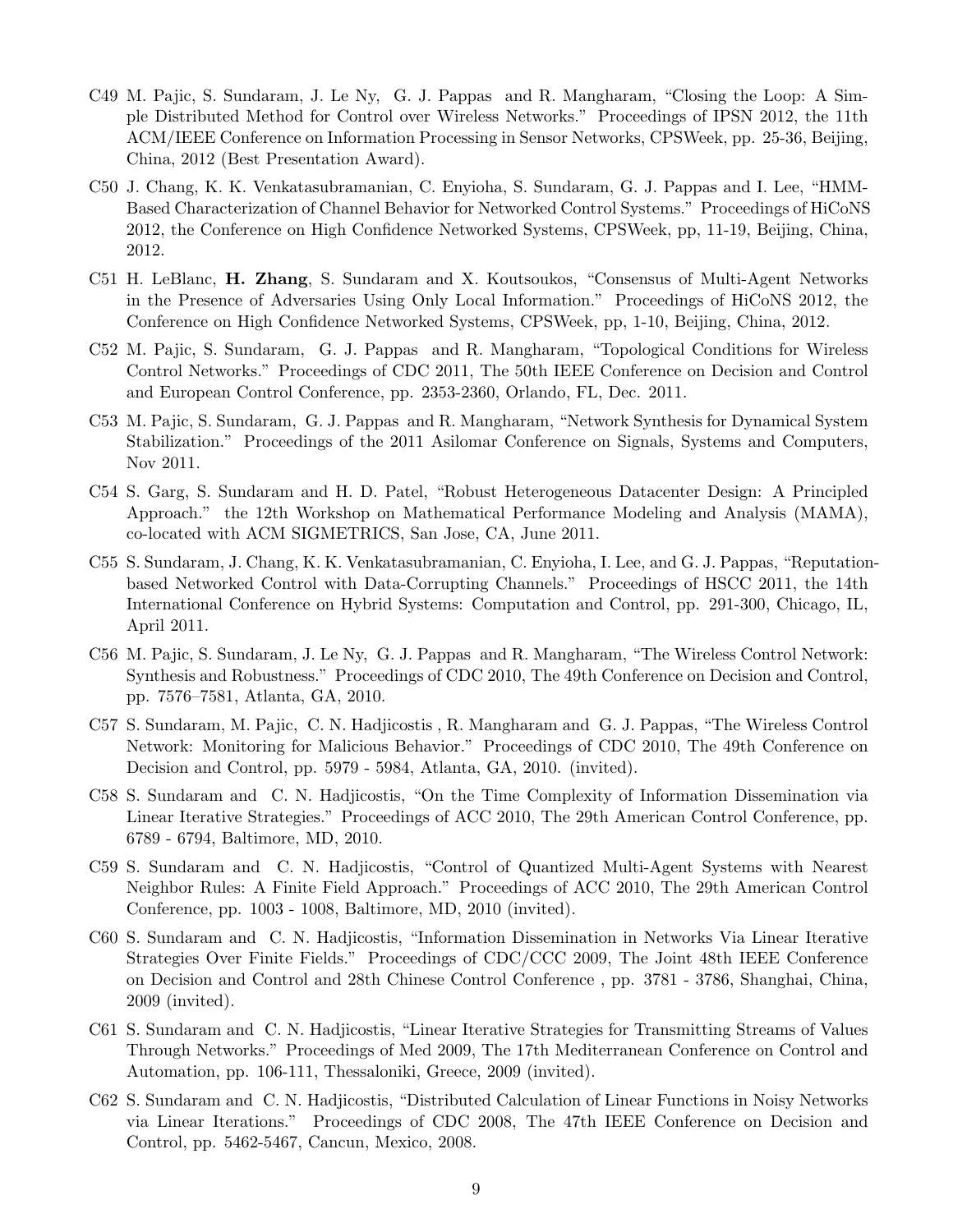- C63 S. Sundaram and C. N. Hadjicostis, "Distributed Function Calculation Via Linear Iterations in the Presence of Malicious Agents – Part I: Attacking the Network." Proceedings of ACC 2008, The 27th American Control Conference, pp. 1350-1355, Seattle, WA, 2008.
- C64 S. Sundaram and C. N. Hadjicostis, "Distributed Function Calculation Via Linear Iterations in the Presence of Malicious Agents – Part II: Overcoming Malicious Behavior." Proceedings of ACC 2008, The 27th American Control Conference, pp. 1356-1361, Seattle, WA, 2008 (Best Student Paper Award Finalist).
- C65 S. Sundaram and C. N. Hadjicostis, "Distributed Consensus and Linear Functional Calculation in Networks: An Observability Perspective." Proceedings of the International Conference on Information Processing in Sensor Networks (IPSN) 2007, pp. 99-108, Cambridge, MA, 2007.
- C66 S. Sundaram and C. N. Hadjicostis, "Finite-Time Distributed Consensus in Graphs with Time-Invariant Topologies." Proceedings of ACC 2007, the 26th American Control Conference, pp. 711- 716, New York, NY, 2007 (Best Student Paper Award Finalist).
- C67 S. Sundaram and C. N. Hadjicostis, "Optimal State Estimators for Linear Systems with Unknown Inputs." Proceedings of CDC 2006, the 45th IEEE Conference on Decision and Control, pp. 4763- 4768, San Diego, CA, 2006.
- C68 S. Sundaram and C. N. Hadjicostis, "Designing Stable Inverters and State Observers for Switched Linear Systems with Unknown Inputs." Proceedings of CDC 2006, the 45th IEEE Conference on Decision and Control, pp. 4105-4110, San Diego, CA, 2006.
- C69 S. Sundaram and C. N. Hadjicostis, "On Delayed Observers for Linear Systems with Unknown Inputs." Proceedings of CDC/ECC 2005, the joint 44th IEEE Conference on Decision and Control and the European Control Conference 2005, pp. 7210-7215, Seville, Spain, 2005.
- C70 H. Eberle, N. Gura, S. Chang-Shantz, V. Gupta, L. Rarick and S. Sundaram, "A Public-key Cryptographic Processor for RSA and ECC." Proceedings of the IEEE 15th International Conference on Application-Specific Systems, Architectures and Processors, pp. 98-110, Galveston, TX, 2004.

#### Book Chapters

- B1 A. R. Hota, A. A. Clements, S. Bagchi and S. Sundaram, "A Game-Theoretic Framework for Securing Interdependent Assets in Networks." Game Theory for Security Risk Management: From Theory to Practice, Springer/Birkhauser series on Static & Dynamic Game Theory: Foundations and Applications (submitted).
- B2 S. Sundaram and C. N. Hadjicostis, "Non-Concurrent Error Detection and Correction in Switched Linear Controllers." International Workshop on Hybrid Systems: Computation and Control (Series Lecture Notes in Computer Science, vol. 2993), pp. 585-599, Springer-Verlag, 2004.

#### Technical Reports

TR1 H. Zhang and S. Sundaram, "Network Robustness: Diffusing Information Despite Adversaries." Waterloo Institute for Complexity and Innovation, 2013.

#### Publications (Other)

- O1 K. Barton, N. Jain, S. Mastellone, Y. Sharon and S. Sundaram, "Symposium on Control and Modeling of Alternative Energy Systems." IEEE Control Systems Magazine, vol. 30, no. 1, pp. 87-89, Feb. 2010.
- O2 D. Hoelzle, N. Jain and S. Sundaram, "American Control Conference Panel Discussion on the Academic Job Search." ASME Dynamic Systems and Control Division Newsletter, pp. 2-3, July 2008.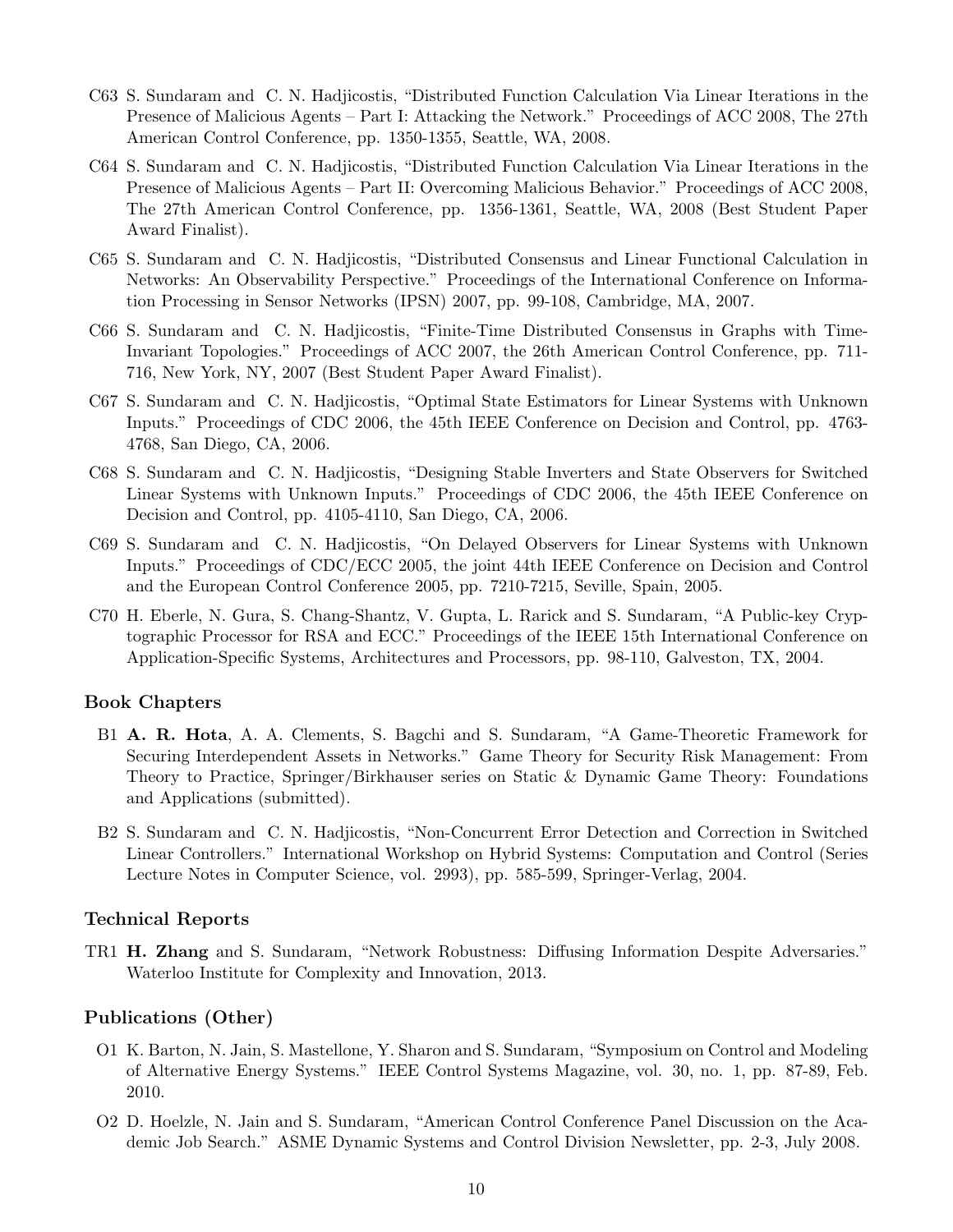#### Invited Talks

- IT1 "Fragility of the Commons: The Game-Theoretic Impacts of Human Decision-Making on Robustness of Shared Systems," The 6th Midwest Workshop on Control and Game Theory, University of Michigan, April 22, 2017.
- IT2 "The Game-Theoretic Impacts of Human Decision-Making on Robustness and Security of Systems," UTRC Invited Lectures on Control and Dynamical Systems, University of Maryland, October 21, 2016.
- IT3 "The Game-Theoretic Impacts of Human Decision-Making on Robustness and Security of Systems," University of Washington, October 14, 2016.
- IT4 "Scalable Algorithms for Resilient Distributed Coordination in Large-Scale Networks," Army Research Lab Workshop on Heterogeneity, Diversity and Resilience in Multi-Robot Systems, August 15, 2016.
- IT5 "The Strategic Formation of Multi-Layer Networks," GRASP Seminar, University of Pennsylvania, July 9, 2015.
- IT6 "The Strategic Formation of Multi-Layer Networks," The 4th Midwest Workshop on Control and Game Theory, Iowa State University, April 26, 2015.
- IT7 "The Strategic Formation of Multi-Layer Networks," Control Seminar, University of Notre Dame, April 1, 2015.
- IT8 "The Strategic Formation of Multi-Layer Networks," Decision and Controls Seminar, University of Illinois at Urbana-Champaign, February 24, 2015.
- IT9 "Spectral and Structural Properties of Graphs with Applications to Dynamics on Networks," Controls Seminar, Royal Institute of Technology, Stockholm, Sweden, Thursday, November 6, 2014.
- IT10 "Spectral and Structural Properties of Graphs with Applications to Dynamics on Networks," Banff Workshop on Optimal Cooperation, Communication and Learning in Decentralized Systems, Thursday, Oct 16, 2014.
- IT11 "Spectral and Structural Properties of Graphs with Applications to Dynamics on Networks," Chemical Engineering Seminar, Queen's University, Tuesday, October 8, 2014.
- IT12 "Structural Strong Observability of Networks with Applications to Resilient Information Diffusion," Workshop on Controlling Complex Networks, International School and Conference on Network Science, Berkeley, California, Monday, June 2, 2014.
- IT13 "Robustness of Complex Networks," Hybrid and Networked Systems Lab, Boston University, Boston, MA, November 15, 2013.
- IT14 "The Wireless Control Network: A New Approach for Control Over Networks," Mitsubishi Research Electric Laboratories, Cambridge, MA, October 18, 2013.
- IT15 "Robustness of Complex Networks," Control Networks Group Seminar, Massachusetts Institute of Technology, Cambridge, MA, September 12, 2013.
- IT16 "Robustness of Complex Networks with Implications for Consensus and Contagion," University of Illinois Summer School on Networked Multi-Agent Systems, Urbana, IL, August 17, 2013.
- IT17 "Robustness of Complex Networks with Implications for Consensus and Contagion," Banff Workshop on Asymptotics of Large Scale Interacting Networks, Banff, Alberta, Canada, February 27, 2013.
- IT18 "Robustness of Complex Networks with Implications for Consensus and Contagion," Bellairs Workshop on Distributed Signal Processing, Barbados, February 20, 2013.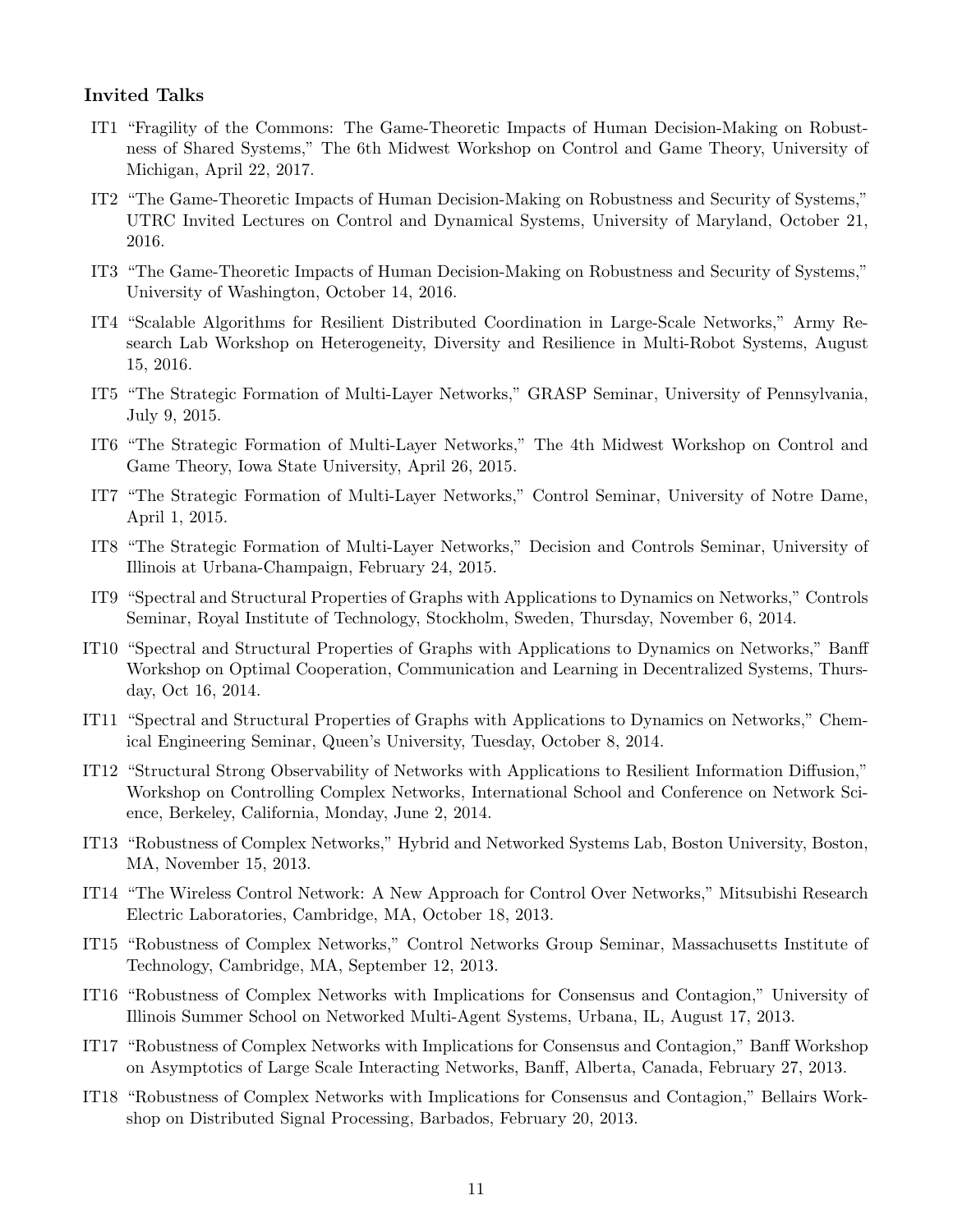- IT19 "Robustness of Complex Networks with Implications for Consensus and Contagion," Control Systems Seminar, University of Michigan, Ann Arbor, MI, November 30, 2012.
- IT20 "Robustness of Complex Networks with Implications for Consensus and Contagion," Center for Information and Systems Engineering, Boston University, Boston, MA, November 16, 2012.
- IT21 "Robustness of Complex Networks with Implications for Consensus and Contagion," BarabasiLab, Northeastern University, Boston, MA, November 14, 2012.
- IT22 "Robustness of Complex Networks: Reaching Consensus Despite Adversaries," Guelph Biomathematics and Biostatistics Symposium, University of Guelph, Guelph, ON, June 7, 2012.
- IT23 "Robustness of Complex Networks: Reaching Consensus Despite Adversaries," Fifth Biannual Meeting on Systems and Control Theory, University of Toronto, Toronto, ON, May 8, 2012.
- IT24 "Reaching Agreement in Complex Networks: Avoiding the Influence of Extreme Agents," Waterloo Institute for Complexity and Innovation, Waterloo, ON, March 20, 2012.
- IT25 "The Wireless Control Network: A New Approach for Control Over Networks," Control Seminar, University of Waterloo, Waterloo, ON, October 27, 2011.
- IT26 "Diffusing Information and Reaching Agreement in Networks: Convergence and Resilience," Waterloo Institute for Complexity and Innovation, Waterloo, ON, September 27, 2011.
- IT27 "Using Structured System Theory to Identify Malicious Behavior in Distributed Systems," Carnegie Mellon University (CyLab), Pittsburgh, PA, February 23, 2011.
- IT28 "Using Structured System Theory to Identify Malicious Behavior in Distributed Systems," McGill University (Center for Intelligent Machines), Montreal, QC, October 27, 2010.
- IT29 "The Wireless Control Network: Stabilization and Security," University of Toronto, Toronto, ON. September 13, 2010.
- IT30 "Structured System Theory and its Application to Information Dissemination in Distributed Systems," Fourth Biannual Meeting on Systems and Control Theory, Queens University, Kingston, ON, May 15, 2010.
- IT31 "Linear Iterative Strategies for Information Dissemination and Processing in Distributed Systems," Queens University, Kingston, ON. June 24, 2009.
- IT32 "Linear Iterative Strategies for Information Dissemination and Processing in Distributed Systems," University of California at Santa-Barbara, Santa-Barbara, CA. June 1, 2009.
- IT33 "Linear Iterative Strategies for Information Dissemination and Processing in Distributed Systems," University of Pennsylvania (GRASP Lab), Philadelphia, PA. May 22, 2009.
- IT34 "Linear Iterative Strategies for Information Dissemination and Processing in Distributed Systems," Carnegie Mellon University (Robotics Institute), Pittsburgh, PA. May 5, 2009.

#### Patents

P1 L. D. Rarick, S. C. Shantz and S. Sundaram, "Multiply execution unit for performing integer and XOR multiplication." U.S. Patent 7139787, November 21, 2006. Licensed by: Sun Microsystems Inc. (computer hardware, information technology services), for use in on-chip cryptography in nextgeneration server platforms.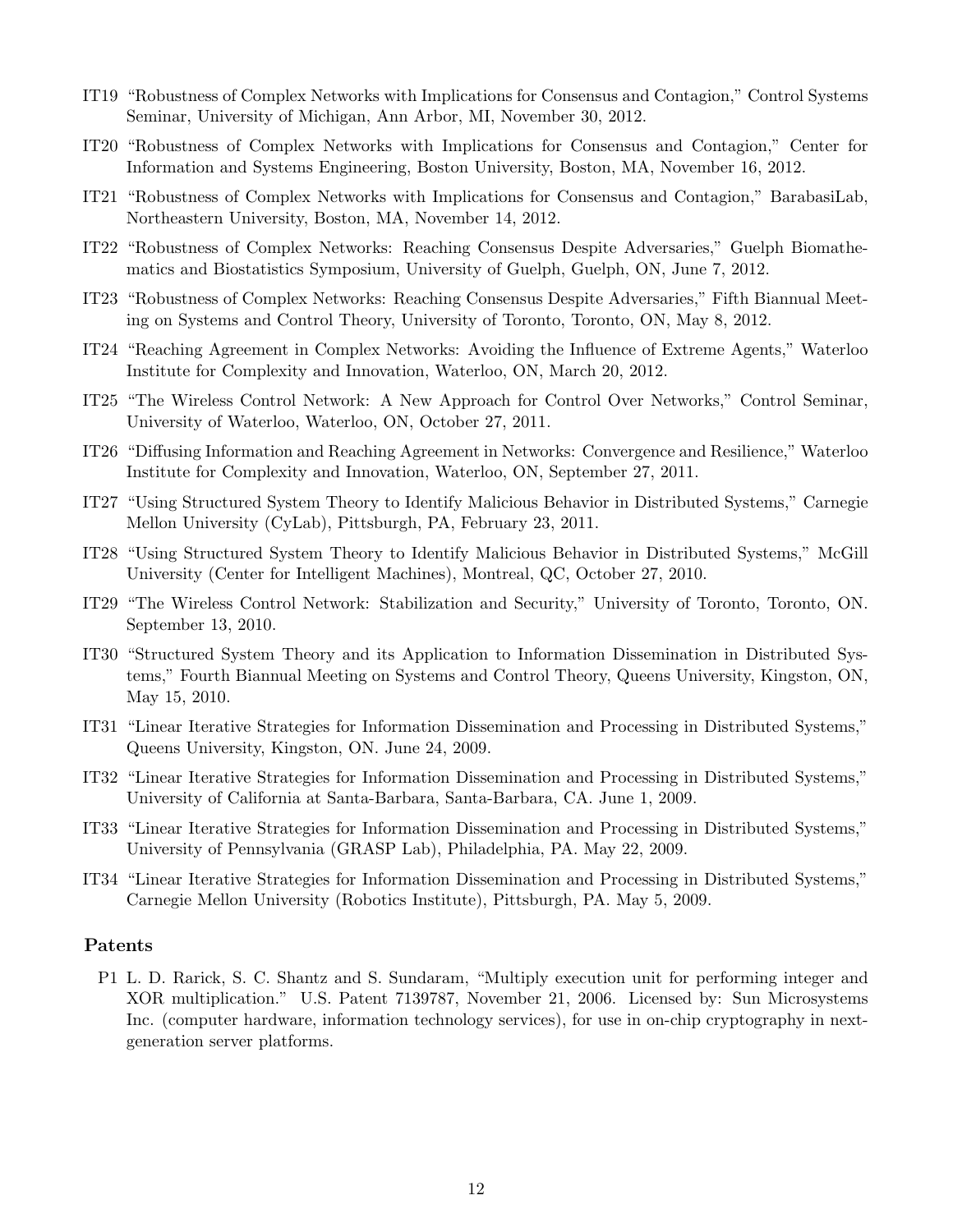# Research Funding

#### Grants Held at Purdue University

- GP1 Title: Algorithms for Secure and Distributed Mobile Intelligence, Surveillance, and Reconnaissance Platforms Funding Source: Sandia National Laboratories Role (Share): Co-PI (50%) Total Funding: \$198,016 Period: 2017 – 2019 (recommended)
- GP2 Title: SATC: The Impacts of Human Decision-Making on Security and Robustness of Systems Funding Source: National Science Foundation (SaTC) Role (Share): PI (34%) Total Funding: \$476,037 Period: 2017 – 2020
- GP3 Title: CAREER: Towards Secure Large-Scale Networked Systems: Resilient Distributed Algorithms for Coordination in Networks under Cyber Attacks Funding Source: National Science Foundation (CAREER) Role (Share): PI (100%) Total Funding: \$500,000 Period: 2017 – 2022
- GP4 Title: CRISP Type 2/Collaborative Research: Critical Transitions in the Resilience and Recovery of Interdependent Social and Physical Networks Funding Source: National Science Foundation (CRISP) Role (Share): Co-PI (30%) Total Funding: \$2,204,202 Period: 2017 – 2020
- GP5 Title: Collaborative Research: Algorithmic and Graph-Theoretic Approaches to Optimal Sensor Placement in Complex Dynamical Systems Funding Source: National Science Foundation (CMMI) Role (Share): PI (100%) Total Funding: \$244,598 Period: 2016 – 2019
- GP6 Title: Distributed and Self-Adaptive Mechanisms for Resilient, Fault-Tolerant Control of Large-Scale Systems Funding Source: General Electric Corporation Role (Share): PI (50%) Total Funding: \$242,790 Period: 2016 – 2017
- GP7 Title: Discrete Control of Dynamic Computing Systems Funding Source: Intel Research Council Grant Role (Share): PI (100%) Total Funding: \$30,000 Period: 2016 – 2016

Total Funding at Purdue: \$3,697,627 My Share: \$1,715,932

#### Grants Held at the University of Waterloo

- GW1 Title: Discrete Control of Dynamic Computing Systems Funding Source: Intel Research Council Grant Industrial Partner: Intel Corporation Strategic CAD Labs Role (Share): PI (100%) Total Funding: \$60,000 Period: 2013 – 2014
- GW2 Title: An Optimization Algorithm for a Ride-Share Commuting System Funding Source: NSERC Engage Program Industrial Partner: Tangam Systems Inc. Role (Share): PI (50%) Total Funding: \$25,000 Period: 2013
- GW3 Title: Cross-layer Resource Management for Cloud Computing Platforms Funding Source: NSERC Strategic Grants Program Industrial Partner: Blackberry Role (Share): Co-PI (25%) Total Funding: \$557,400 Period: 2011 – 2014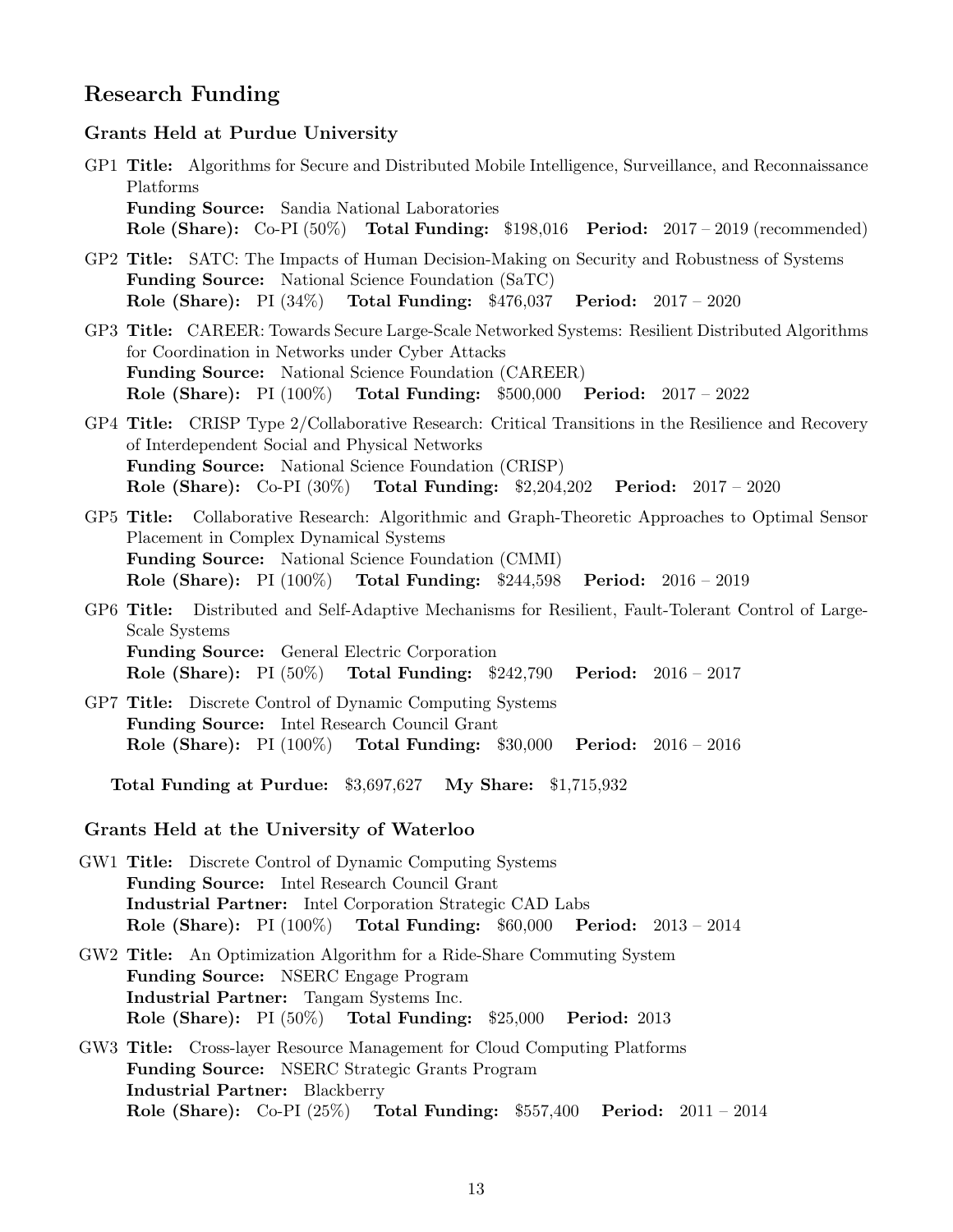- GW4 Title: Reaching Consensus in Complex Networks Overcoming the Influence of Extreme Agents Funding Source: Waterloo Institute for Complexity and Innovation Role (Share): PI (100%) Total Funding: \$7,500 Period: 2011–2012
- GW5 Title: Mobile Manipulators and Heterogeneous Robot Networks Funding Source: NSERC Research Tools and Instrumentation Role (Share): Co-PI (25%) Total Funding: \$92,000 Period: 2011
- GW6 Title: A Holistic Approach to Security and Reliability in Networked Control Systems Funding Source: NSERC Discovery Program Role (Share): PI (100%) Total Funding: \$100,000 Period: 2010 – 2015

Total Funding at Waterloo: \$841,900 My Share: \$342,350

# Student Supervision and Mentoring

#### Current Graduate Students

- 1. Name: Mustafa Abdallah Program: PhD (Aug 2017 – present) Topic: Impacts of Human Decision-Making on the Security of Interdependent Networks Institution: Purdue University
- 2. Name: Kananart Kuwaranancharoen Program: PhD (Aug 2017 – present) Topic: Resilient and Robust Methods for Distributed Online Learning Institution: Purdue University
- 3. Name: Nathanial Woodford Program: MS (Aug 2017 – present) Topic: Robust Sensor Placement for Filtering of Linear Systems Institution: Purdue University
- 4. Name: Lintao Ye Program: PhD (May 2017 – present) Topic: Sensor Selection for Optimal Estimation of Dynamical Systems Institution: Purdue University
- 5. Name: Amritha Prasad Program: PhD (Aug 2016 – present) Topic: Cooperative Control of Heterogeneous Autonomous Teams Institution: Purdue University
- 6. Name: Aritra Mitra Program: PhD (Aug 2015 – present) Topic: Secure Distributed State Estimation for Dynamical Systems Institution: Purdue University

#### Previous PhD Students

1. Name: Ashish Ranjan Hota **Program:** PhD (Sep  $2012 - \text{July } 2017$ ) Topic: Game-Theoretic Analysis of Interdependent Systems under Behavioral Decision-Making Institution: Purdue University Position upon graduation: Postdoctoral Researcher, ETH Zurich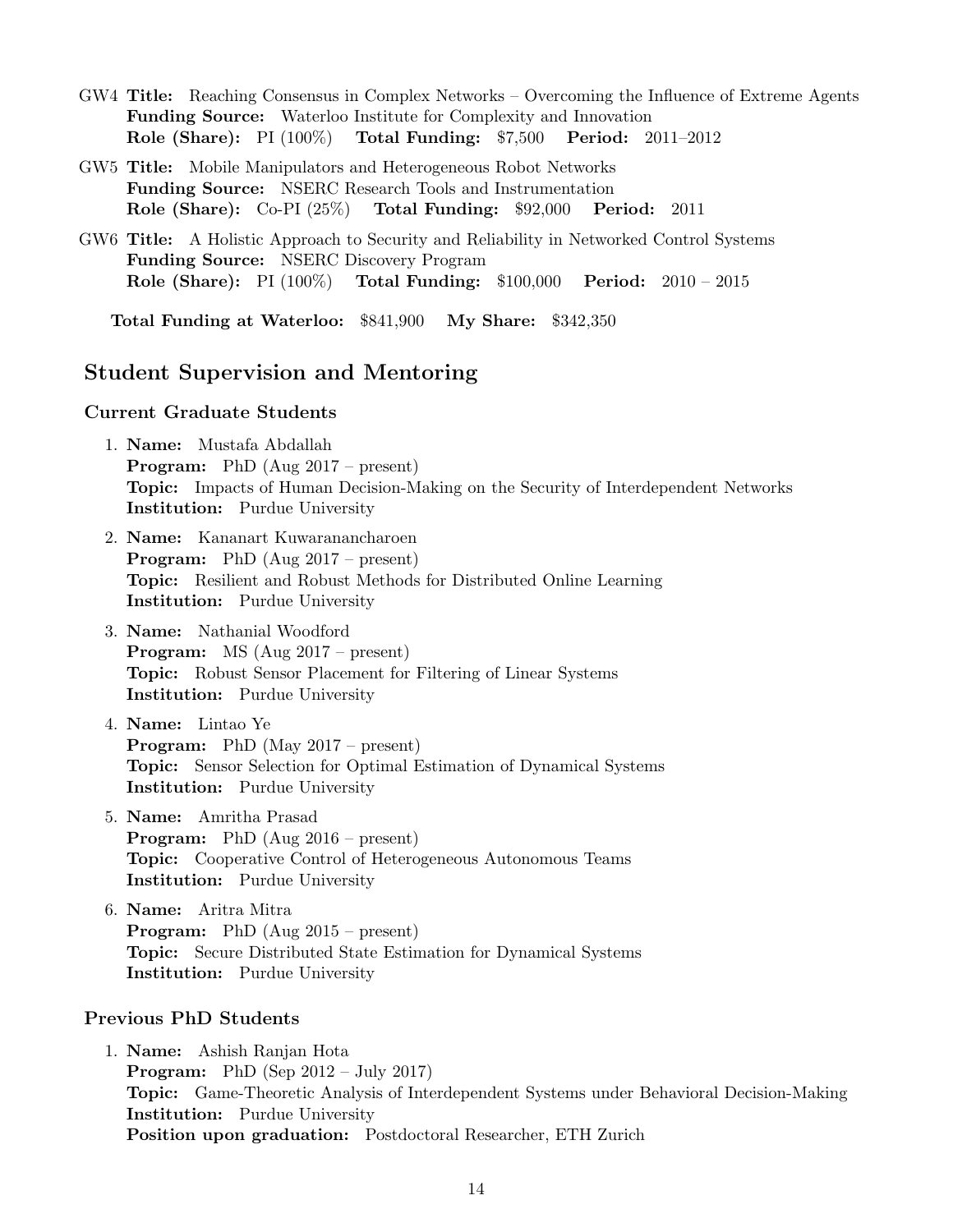- 2. Name: Ebrahim Moradi-Shahrivar Program: PhD (2016) Topic: Strategic and Stochastic Approaches to Modeling the Structure of Multi-Layer and Interdependent Networks Institution: University of Waterloo Position upon graduation: Postdoctoral Researcher, University of Waterloo
- 3. Name: Haotian Zhang Program: PhD (2016) Topic: Estimation and Control of Dynamical Systems with Applications to Multi-Processor Systems Institution: University of Waterloo Position upon graduation: Data Scientist, ecobee Inc.
- 4. Name: Sharad Birmiwal Degree: PhD (2012) Co-Supervisor: Ravi Mazumdar Topic: Resource Management and Pricing in Networks Position upon graduation: Engineer, Arista Networks

#### Previous Master's Students

- 1. Name: Jiazheng Li Degree: MASc (2014) Co-Supervisor: Siddharth Garg Topic: Power-Aware Optimal Scheduling Policies for Heterogeneous Servers Position upon graduation: Software Engineer at Sybase
- 2. Name: Mohammad Pirani Degree: MASc (2014) Topic: On Spectral Properties of the Grounded Laplacian Matrix Position upon graduation: PhD student at University of Waterloo
- 3. Name: Elaheh Fata Degree: MASc (2013) Co-Supervisor: Stephen Smith Topic: On Two Combinatorial Optimization Problems in Graphs: Grid Domination and Robustness Position upon graduation: PhD student at MIT
- 4. Name: Thilan Costa Degree: MASc (2012) Topic: Scheduling Schemes Using Connective Stability Position upon graduation: PhD student at University of Waterloo
- 5. Name: Haotian Zhang Degree: MASc (2012) Topic: Network Robustness: Diffusing Information Despite Adversaries Position upon graduation: PhD student at University of Waterloo

#### Undergraduate Research Student Supervision

1. Name: Blake Wilson Program (Year): Summer Undergraduate Research Fellowship (2017) Topic: Pursuit-Evasion on Graphs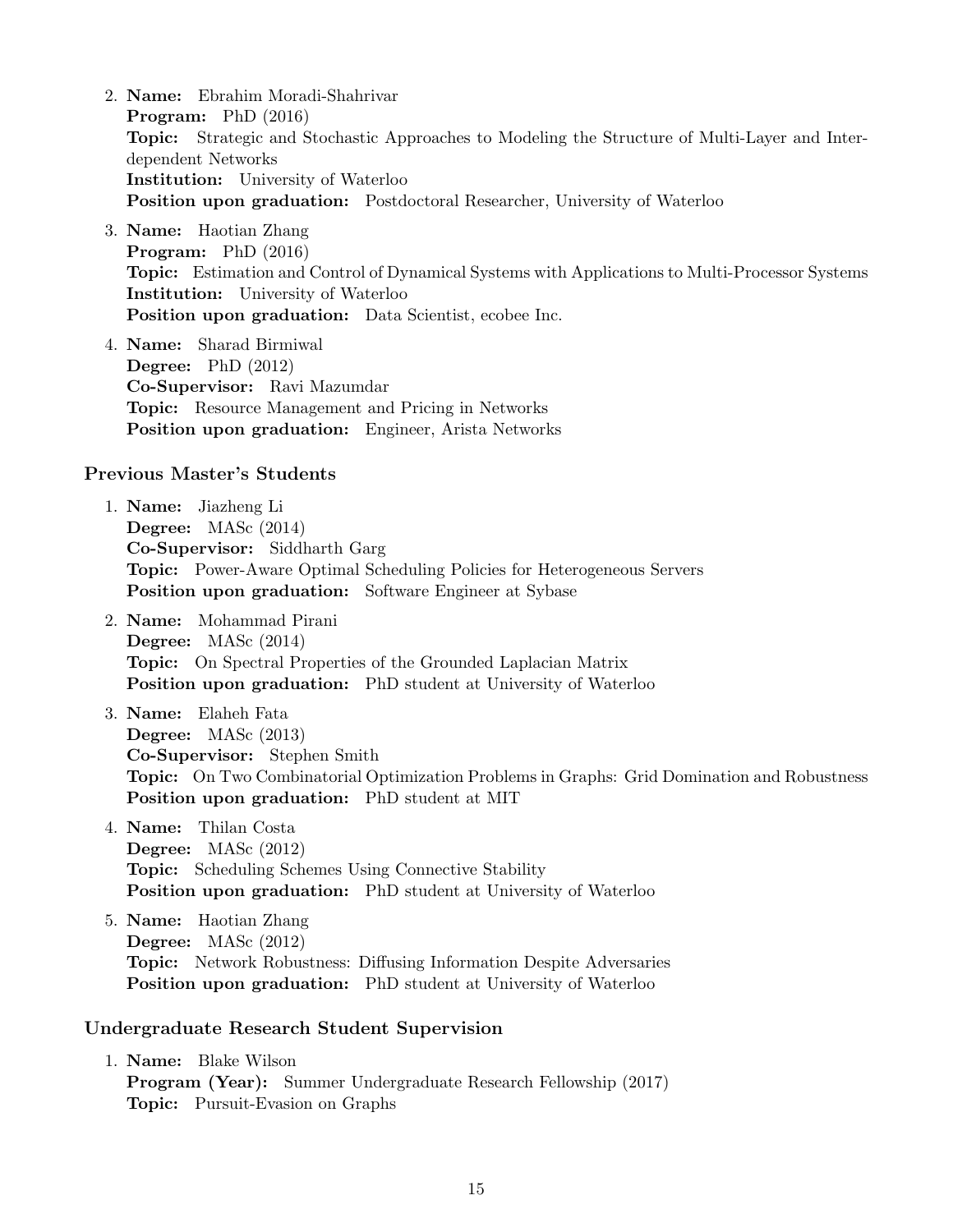- 2. Name: Austin Xavier Hoffman Program (Year): Undergraduate Research (2017) Topic: Behavioral Experiments on Amazon MTurk to Infer Risk Attitudes
- 3. Name: Andrew Binder Program (Year): Undergraduate Research (2017) Topic: Multi-dimensional Distributed Optimization with Adversarial Nodes
- 4. Name: Tong Yao Program (Year): Undergraduate Research (2017) Topic: Analog Control Systems: Concepts and Laboratory Design
- 5. Name: Alexander Beard Program (Year): Undergraduate Research (2016) Topic: Modeling and Analysis of Dark Networks
- 6. Name: Zhaowei Wang Program (Year): NSERC Undergraduate Student Research Assistantship (2012) Topic: Locational Marginal Pricing in Power Networks
- 7. Name: Kartik Vamaraju Program (Year): Undergraduate Research Assistantship (2012) Topic: Complexity of Computing Graph Cohesiveness
- 8. Name: Kartik Ravi Program (Year): ECE Independent Study Project (2012) Topic: Infrastructure Development for Mobile Robotics Lab
- 9. Name: Sin Li Program (Year): ECE Independent Study Project (2012) Topic: Queuing Policies for Heterogeneous Servers
- 10. Name: Alexander Leung Program (Year): Undergraduate Research Assistantship (2011) Topic: Study of Cascading Failures in Power Grids
- 11. Name: Jesse Haber-Kucharsky Program (Year): Undergraduate Research Assistantship (2011) Topic: A Simulation Toolbox for Modeling Vehicle Platoons
- 12. Name: Jingxian Xu Program (Year): Undergraduate Research Assistantship (2010-2011) Topic: Formation and Resilience of Complex Networks
- 13. Name: Min Bai Program (Year): Undergraduate Research Assistantship (2010) Topic: Fault-Tolerant Flocking in Multi-Agent Systems

### IEEE Student Team and Fourth Year Design Project Supervision

1. Names: Jesse Haber-Kucharsky, Elliott Van Hartingsveldt, Kevin Parc, Marc Morgan Period: Fall 2011 - Winter 2013 Topic: Learning-Based Home Energy Management System Awards: Best Overall Design Project Award at the ECE Design Symposium, University of Waterloo, 2013.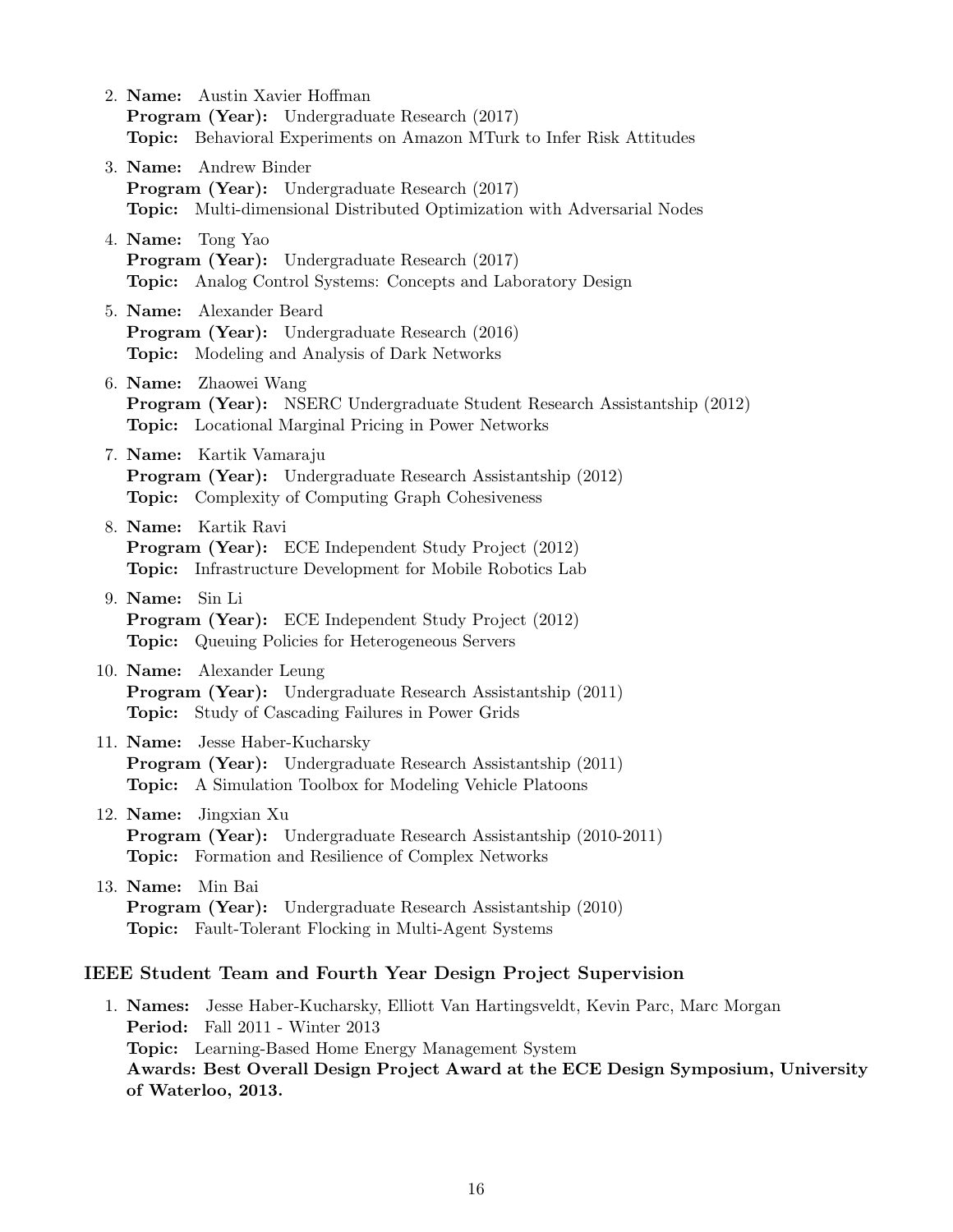- 2. Names: Steven Yang, Webber Chen, Rishi Jiwrajka, Jared Eng and David Li Period: Winter 2012 - Winter 2013 Topic: Pitch and Roll Stabilization for Helipads Co-supervisor: Christopher Nielsen
- 3. Names: Aly Hirani, Nazanin Mottaghian, Lara Kuroukchi, Amanda Fisher and Richard Zwart Period: Winter 2012 - Winter 2013 Topic: The Ultimate Crib
- 4. Names: Yulin Chen, Jin Tang and Dong Wang Period: Winter 2012 - Winter 2013 Topic: An Online B2B Platform
- 5. Names: Ayush Gupta, Ankit Srivastava and James Chou Period: Winter 2012 - Winter 2013 Topic: A 3-D Interface for Computer Aided Design
- 6. Names: Dominic Cheng, Min Bai, Jeffrey Erbrecht, Jiewon Ryu and Benny Zhang Period: Fall 2011 - Winter 2013 Topic: A Distributed Robotics System Co-supervisor: Stephen Smith
- 7. Names: YunQiao Xu, Donglin Wang, Jichen Zhou, Frank Sun and Sizhe Liu Period: Spring 2011 - Winter 2012 Topic: Automatic Power Window Control System
- 8. Names: Abhishek Pandit, Leon Ng, Ivan Grabovickic, David Cao and Jun Liang Feng Period: Spring 2011 - Winter 2012 **Topic:** Vehicular Cooperative Control System Co-supervisor: Stephen Smith
- 9. Names: Kanishka Raajkumar, Craig Gurnik, James Thomson, Andrei Tulai and Nima Dehnashi Period: Spring 2011 - Winter 2012 Topic: Sound Tracking Video Conferencing
- 10. Names: Zheng Han, Steve Wang, Michael Zeng and Rupinder Nirman Period: Fall 2010 - Winter 2012 Topic: Wireless Home Automation System
- 11. Name: Shiva Bhardwaj, Pral Bhojak, Ali Jangda and Thebe Parsons Program: IEEE Student Competition Team Period: 2010 – 2011 Topic: Charge Controller Design for the Solar Suitcase Co-supervisor: Siddharth Garg Awards: Second Place in IEEE Humanitarian Technology Challenge, 2011.
- 12. Name: Ivan Camilo Salgado, Muhutareem Siddique and Humberto Adolfo Omana Program: IEEE Student Competition Team Period: 2010 – 2011 Topic: Solar Tracking and Charge Estimation for the Solar Suitcase Co-supervisor: Siddharth Garg Awards: Third Place in IEEE Humanitarian Technology Challenge, 2011.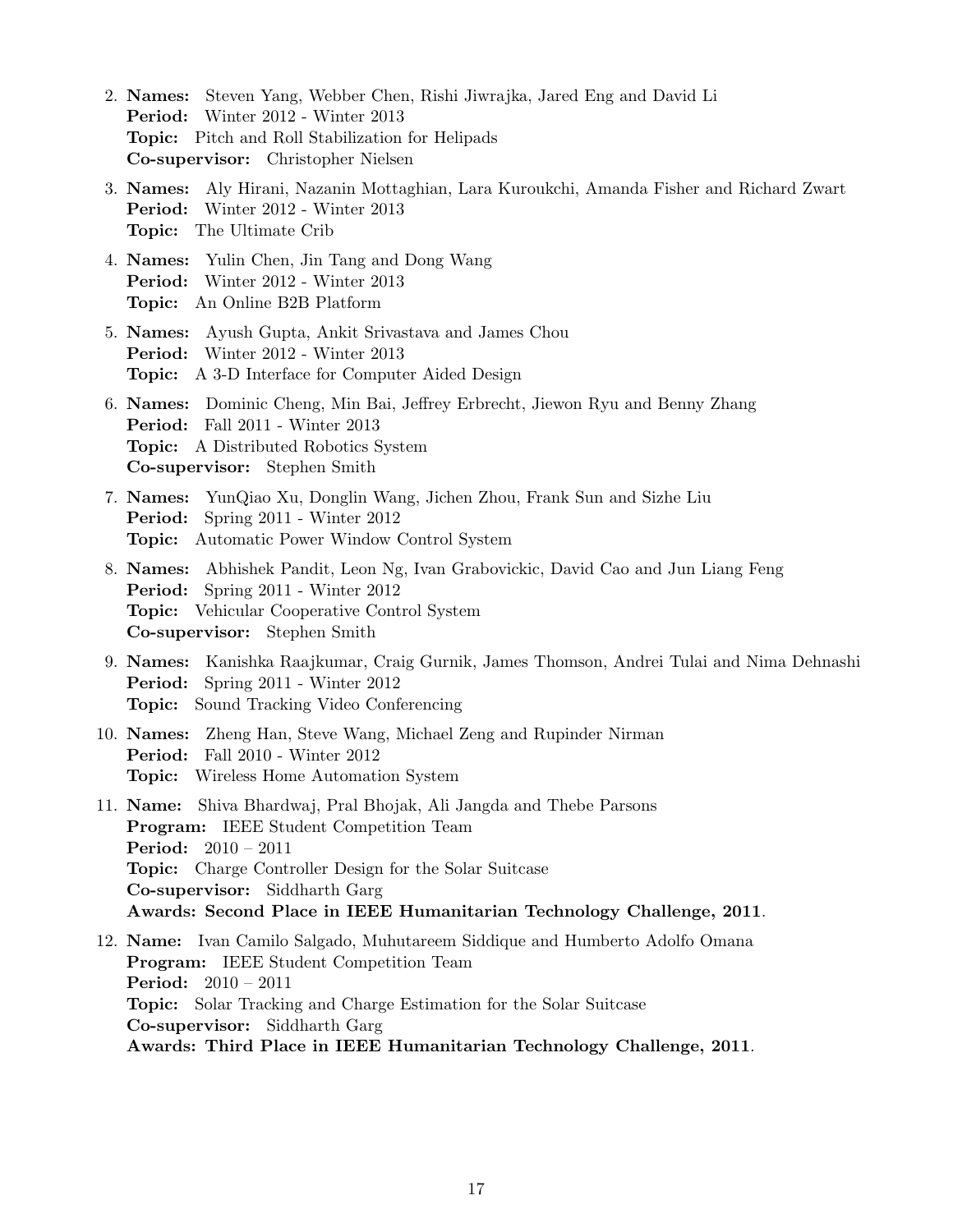# PhD Committee Member

| Year | Student Name               | University | Supervisor(s)                |
|------|----------------------------|------------|------------------------------|
| 2014 | Andre Teixeira             | <b>KTH</b> | Henrik Sandberg and Karl     |
|      |                            |            | Henrik Johansson             |
| 2014 | M. Hadi Zibaeenejad        | U Waterloo | John Thistle                 |
| 2014 | Akramul Azim               | U Waterloo | Sebastian Fischmeister       |
| 2014 | Hadi Minoeei               | U Waterloo | Chaitanya Swamy              |
| 2013 | Nima Mousavi               | Waterloo   | Mahesh Tripunitara           |
| 2011 | Juan Carlos Munoz Guerrero | U Waterloo | Claudio Canizares and Kankar |
|      |                            |            | Bhattacharya                 |

### University of Waterloo MASc Thesis Reader

| Year | Student Name        | Supervisor(s)                             |
|------|---------------------|-------------------------------------------|
| 2013 | Aron Su             | Andrew Heunis                             |
| 2013 | Talha Jawaid        | Stephen Smith                             |
| 2013 | Nasser Barjesteh    | Catherine Rosenberg and Ravi Mazumdar     |
| 2012 | Rupali Jain         | Kankar Bhattacharya and Claudio Canizares |
| 2012 | Amir-Reza Amini     | Slim Boumaiza                             |
| 2012 | Hunter Song         | Robert Gorbet                             |
| 2012 | Yining Liu          | Daniel Davison                            |
| 2012 | Chuan Yu            | Daniel Miller                             |
| 2011 | Adeel Akhtar        | Christopher Nielsen                       |
| 2010 | Nasim Alsadat Shams | Daniel Davison                            |

# Courses Taught and Developed

- ECE 695: Structure and Dynamics of Large-Scale Networks, Purdue University (Spring 2016). Course evaluation score: 4.9 (out of 5).
- ECE 301: Signals and Systems, Purdue University (Fall 2015). Course evaluation score: 4.8 (out of 5).
- ECE 483: Digital Control Systems Analysis and Design, Purdue University (Spring 2015). Course evaluation score: 4.9 (out of 5).
- ECE 606: Algorithm Design and Analysis, University of Waterloo (Fall 2014). No course evaluation scores for this course.
- ECE 380: Analog Control Systems, University of Waterloo (Winter 2011, Winter 2012, Winter 2012, Winter 2013, Winter 2014). Course evaluation scores: 92, 94, 95, 90, 93 (out of 100).
- ECE 686: Filtering and Control of Stochastic Linear Systems, University of Waterloo (Winter 2013, Winter 2014). Course evaluation scores: 88, 87 (out of 100).
- ECE 780T07: Fault Tolerant and Secure Control Systems, University of Waterloo (Fall 2010, Fall 2011, Fall 2012). Course evaluation scores: 100, 96 (out of 100).
- ECE 486: Control Systems, University of Illinois at Urbana-Champaign (Fall 2008). Course evaluation: 'Outstanding' (top 10% campus-wide).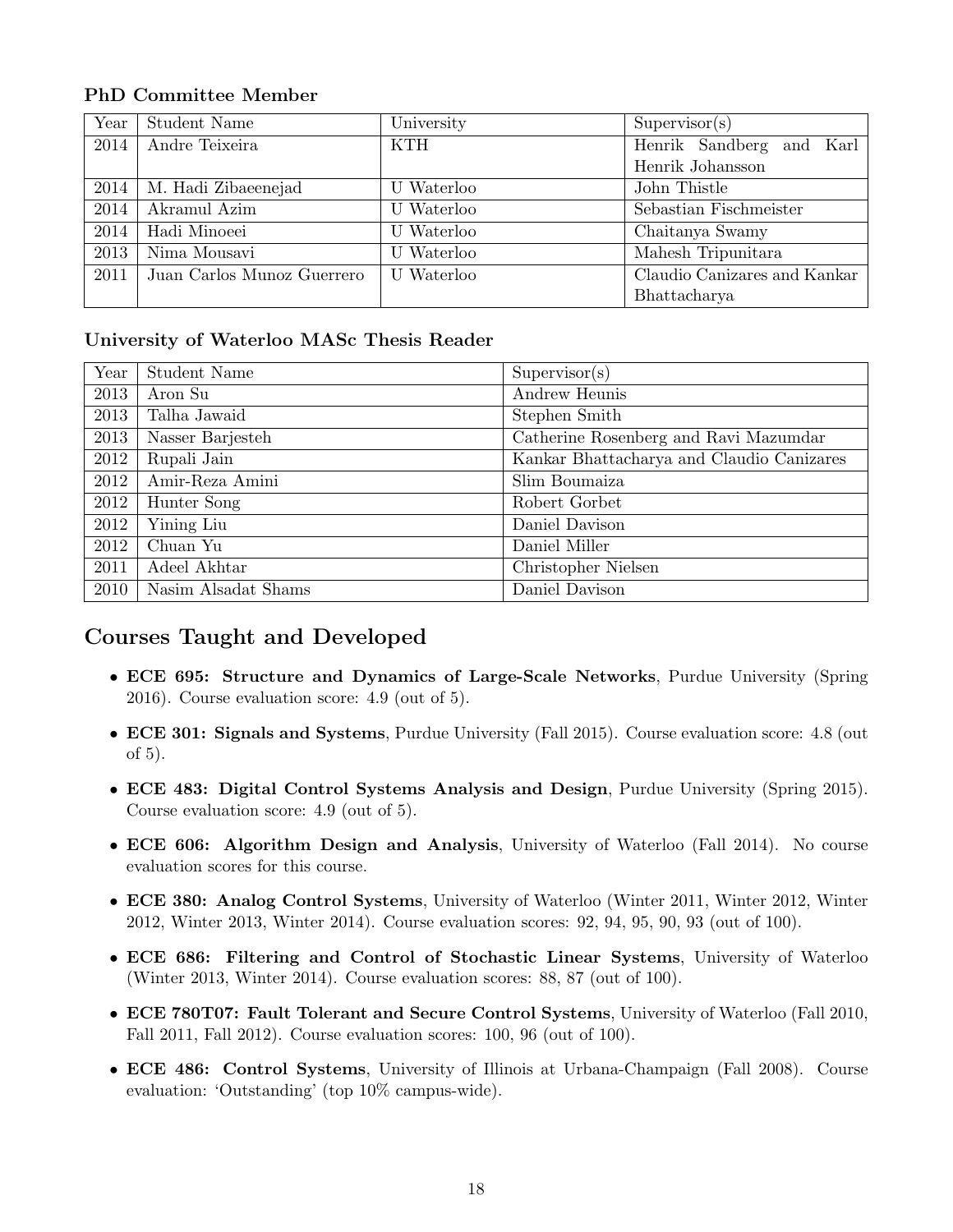# Service at Purdue University

# Committees

- October 2015 present: ECE Degree Merge Committee.
- September 2015 present: ECE Undergraduate Curriculum Committee.
- January 2015 present: ECE Graduate Admissions Committee (Automatic Control area).

# Other University Service

• March 2015: Purdue Prospective Faculty Workshop, host.

# Service at the University of Waterloo

# **Committees**

- September 2012 December 2014: ECE Undergraduate Scholarships Officer.
- February 2012 December 2014: Waterloo Institute for Complexity and Innovation, Executive Committee Member and Research Node Coordinator.
- September 2011 December 2014: ECE Graduate Student Scholarship Committee, Member.
- February 2011 December 2014: ECE 380 Course Committee, Member.
- January 2011 August 2014: Engineering Faculty Council (EFC), Member.
- December 2010 December 2014: ECE Vision 2015 Research Committee, Member.

# Other University Service

- July 2012: Waterloo Engineering Competition, Judge.
- April 2012: ECE Teaching Assistant ExpecTAtions Workshop, Mentor.
- Winter 2011: IEEE Humanitarian Design Competition, Mentor.
- 2010 2014: Fourth year design project, **Mentor**.

# Professional Activities (External Service)

# Journal Editorships

• 2016-2019: Automatica, Associate Editor.

# Conference Program Committees and Editorships

- 2016-2018: 2018 American Control Conference, Exhibits Chair.
- 2016: 5th Midwest Workshop on Control and Game Theory, Chair.
- 2016: MobiHoc 2016, Technical Program Committee Member.
- 2016: NECSYS 2016, Technical Program Committee Member.
- 2015-2016: International Conference on Cyber-Physical Systems (ICCPS), CPSWeek, Technical Program Committee Member.
- 2015: IEEE Real Time Systems Symposium (RTSS), Program Committee Member, Wireless Sensor Networks Track.
- 2015-2017: Indian Control Conference, International Program Committee Member.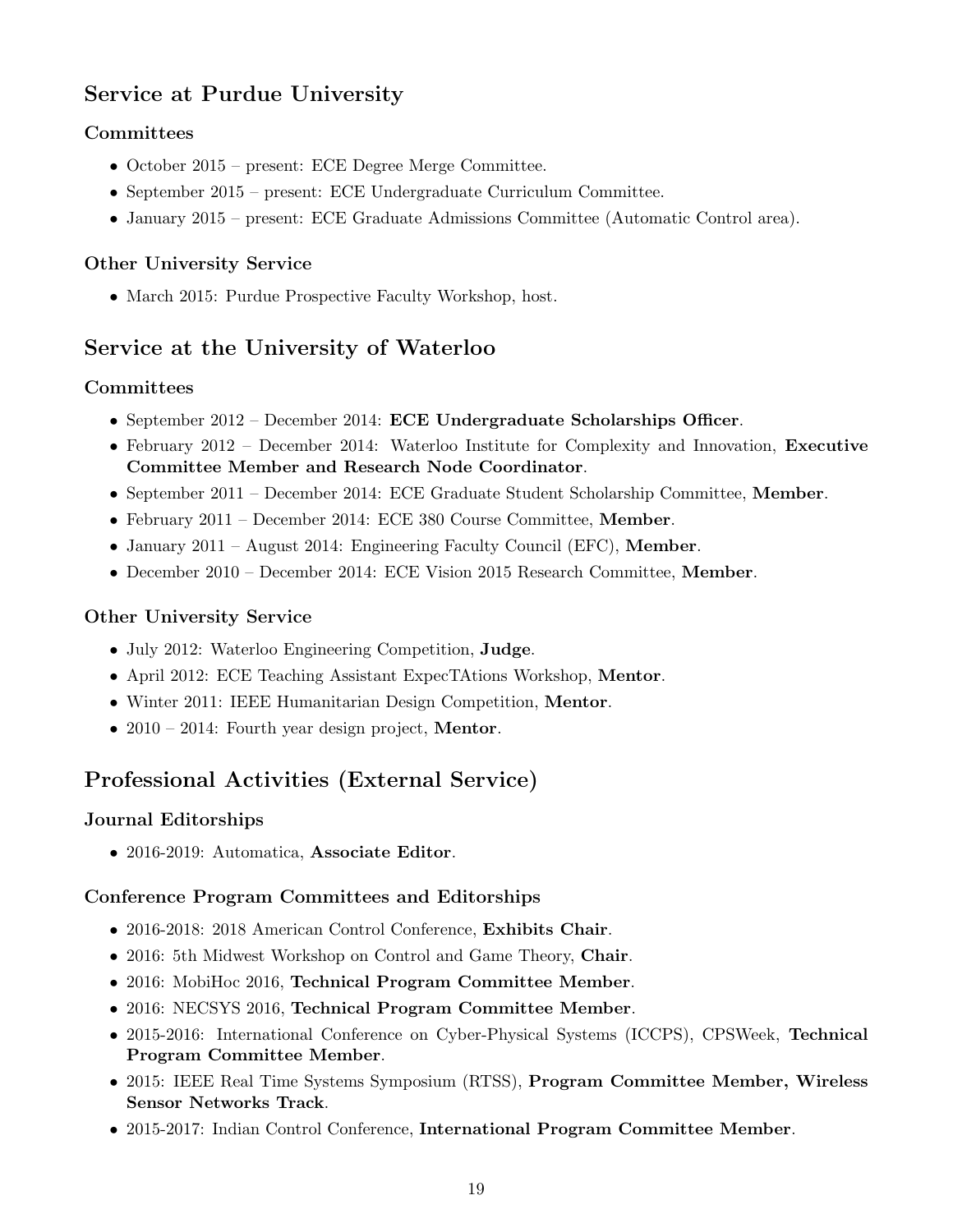- 2015: NECSYS 2015, Technical Program Committee Member.
- 2013 present: International Federation of Automatic Control (IFAC), **Technical Committee** Member for Networked Control Systems.
- 2012 2016: IEEE Control Systems Society, Conference Editorial Board.
- 2013 2014: HiCoNS 2014, Publications Chair, Technical Program Committee Member.
- 2013, 2014: GlobalSIP 2013, Technical Program Committee Member.
- 2013: MobiHoc 2013, Technical Program Committee Member.
- 2011 2012: HiCoNS 2012, the First Conference on High Confidence Networked Systems (General Chairs: S. Sastry and T. Basar), Program Committee Member.
- 2011 2012: Control and Robotics Symposium of the 2012 Canadian Conference on Electrical and Computer Engineering, Associate Editor.
- 2008 2009: First Symposium on Control and Modeling of Alternative Energy Systems, University of Illinois, Co-Chair.

### Conference Reviewer

- 2007 present: IEEE Conference on Decision and Control (CDC).
- 2008 present: American Control Conference (ACC).
- 2012 2013: European Control Conference (ECC).
- 2012 2013: Conference on High Confidence Networked Systems (HiCoNS).
- 2011 2012: Canadian Conference on Electrical and Computer Engineering (CCECE).
- 2011 2012: IEEE Multiconference on Systems and Control (MSC).
- 2009 2012: International Federation of Automatic Control Workshop on Distributed Estimation and Control in Networked Systems (NecSys).
- 2009: Mediterranean Conference on Control and Automation (MED).
- 2009: IEEE International Symposium on Circuits and Systems (ISCAS).
- 2007: International Workshop on Principles of Diagnosis.
- 2006 2007: Allerton Conference on Communication, Control and Computing.
- 2006: International Workshop on Discrete Event Systems.

### Session Chairing and Organization

- 2016: Conference on Decision and Control, Session Chair for "Output Regulation."
- 2015: American Control Conference, Session Chair for "Stability of Linear Systems."
- 2012: Allerton Conference on Communication, Control and Computing, Session Chair for "Sparse" Graphical Models."
- 2012: First Conference on High Confidence Networked Systems, Session Chair for "Power Systems Security."
- 2011: Conference on Decision and Control, Workshop Organizer for "Control Systems Security: Challenges and Directions."
- 2009: American Control Conference, Session Co-Chair for "Control of Communication Networks."
- 2008: American Control Conference, Session Co-Chair for "Games and Decision Processes."